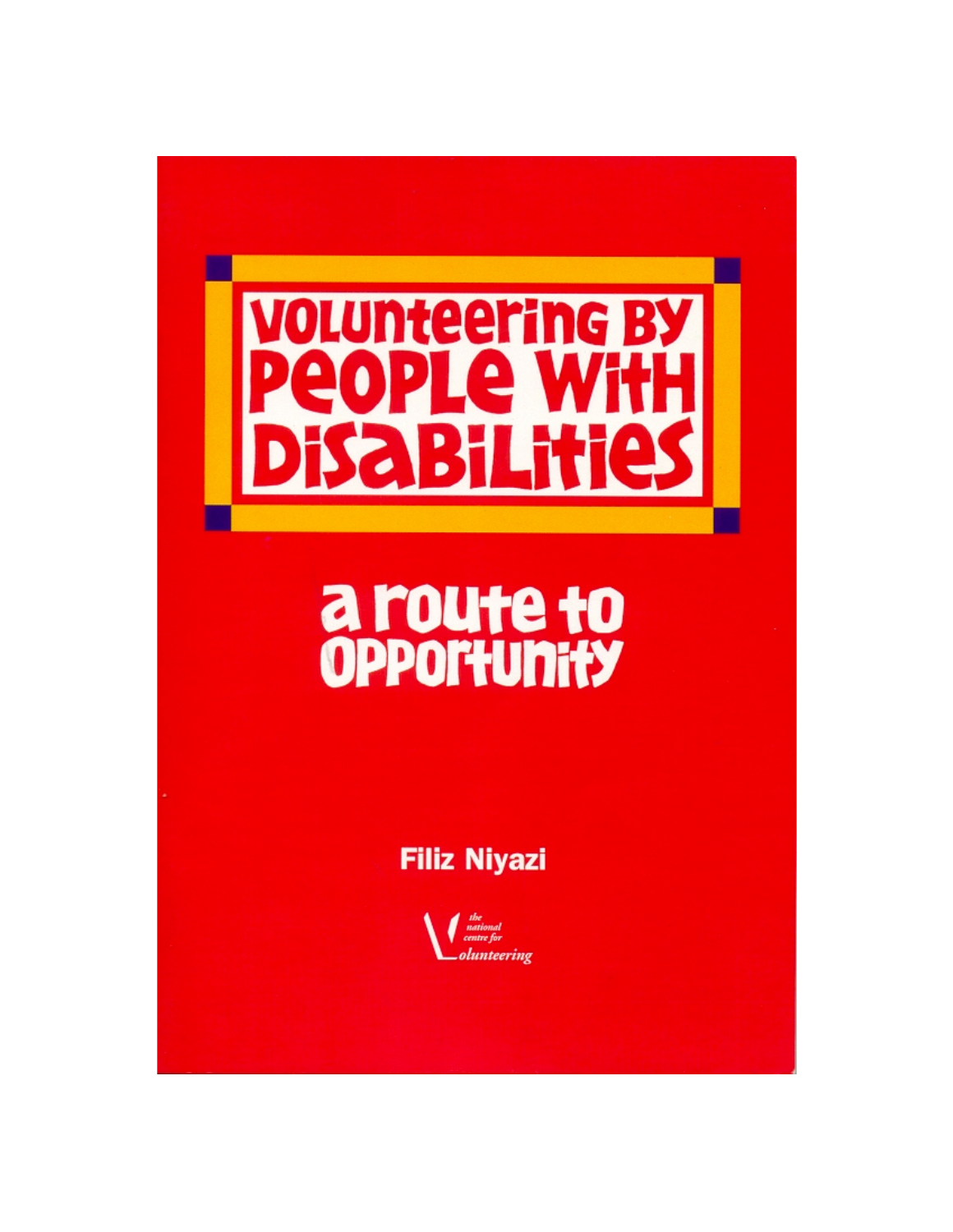# **Volunteering by People with Disabilities**

# **a route to opportunity**

**Filiz Niyazi** 

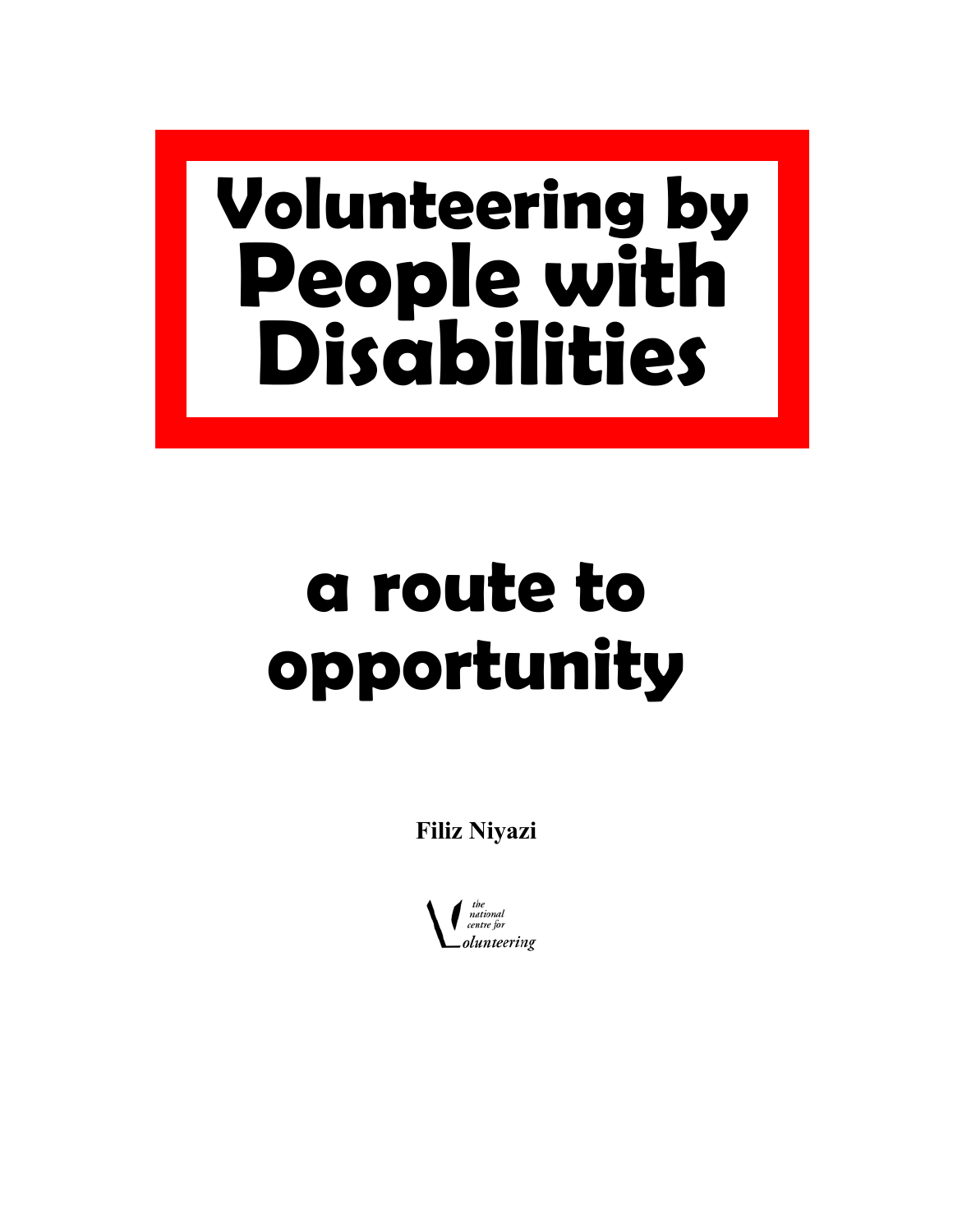This is an electronic version of a printed book which is available in hard copy from the National Centre for Volunteering in England. You can order the book online from the Centre's website at www.volunteering.org.uk. Details of all the Centre's other publications can also be viewed and ordered from this site.

If you prefer, you can order by telephone from +44 (0) 207 520 8936.

The National Centre for Volunteering promotes excellence in volunteering, offering a range of services to support volunteer managers and volunteer-involving organisations.

Electronic Version © 2002

First published in 1996 by The National Centre for Volunteering Carriage Row, 183 Eversholt Street, London NW1 IBU

Registered charity number 265866

All rights reserved. No part of this publication may be reproduced, stored in a retrieval system, or transmitted in any form or by any means, electronic, mechanical, photocopying, recording or otherwise, without the prior written permission of the publisher.

© The National Centre for Volunteering 1996

ISBN 1 897708 52 1

British Library Cataloguing-in-Publication data: a catalogue record for this book is available from the British Library

Photographs by Simon Bannister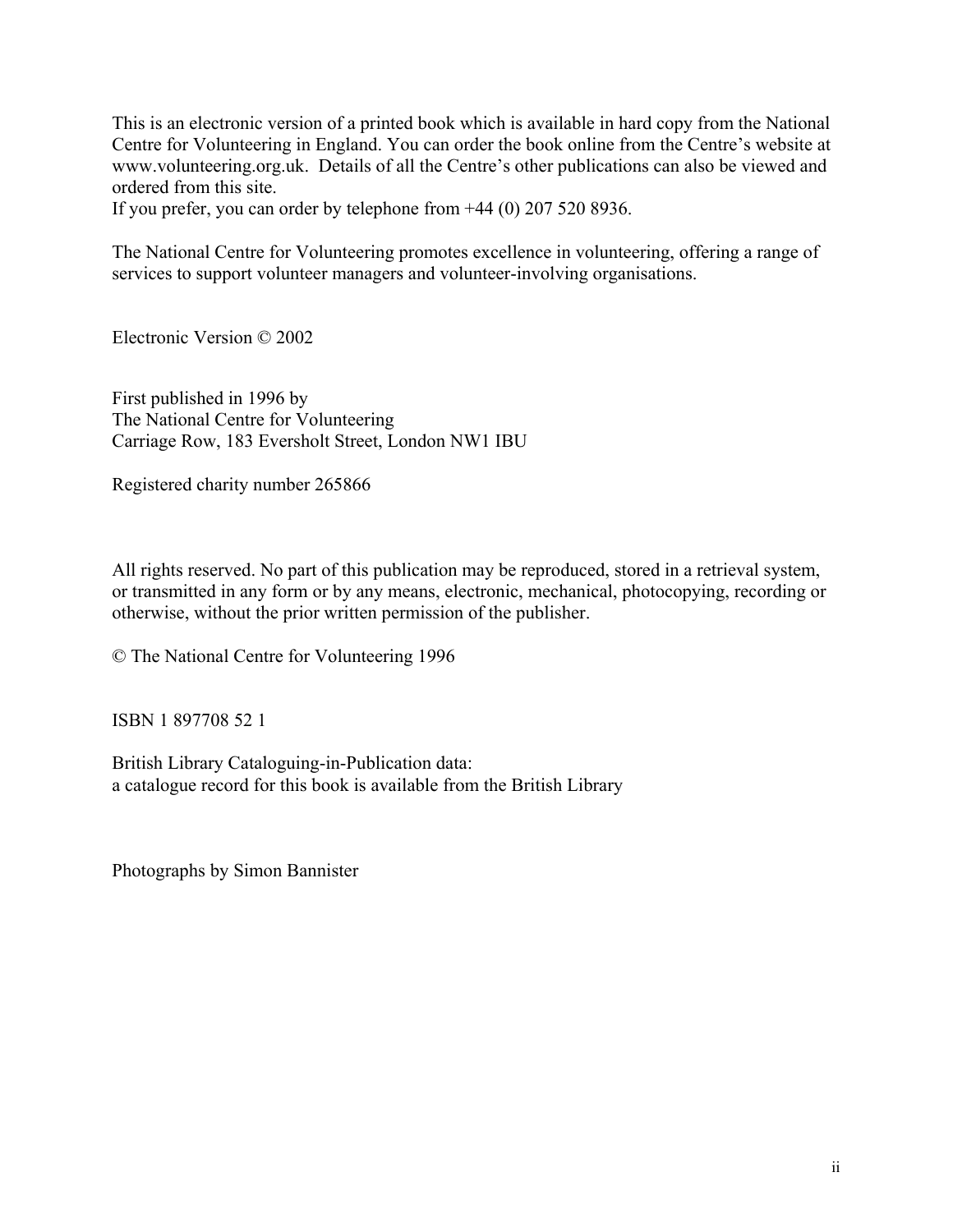# **Contents**

| <b>FOREWORD</b>      | A route to opportunity                             | iv |
|----------------------|----------------------------------------------------|----|
| <b>CHAPTER ONE</b>   | Cared-for or caring?                               | 1  |
| <b>CHAPTER TWO</b>   | The main attractions<br>of volunteering            | 6  |
| <b>CHAPTER THREE</b> | Skills and confidence on offer                     | 11 |
| <b>CHAPTER FOUR</b>  | Empowering the volunteer                           | 14 |
| <b>CHAPTER FIVE</b>  | Creating a culture of equality                     | 16 |
| <b>CHAPTER SIX</b>   | The problem of official attitudes                  | 19 |
| <b>CHAPTER SEVEN</b> | The lessons for organisations<br><b>References</b> | 23 |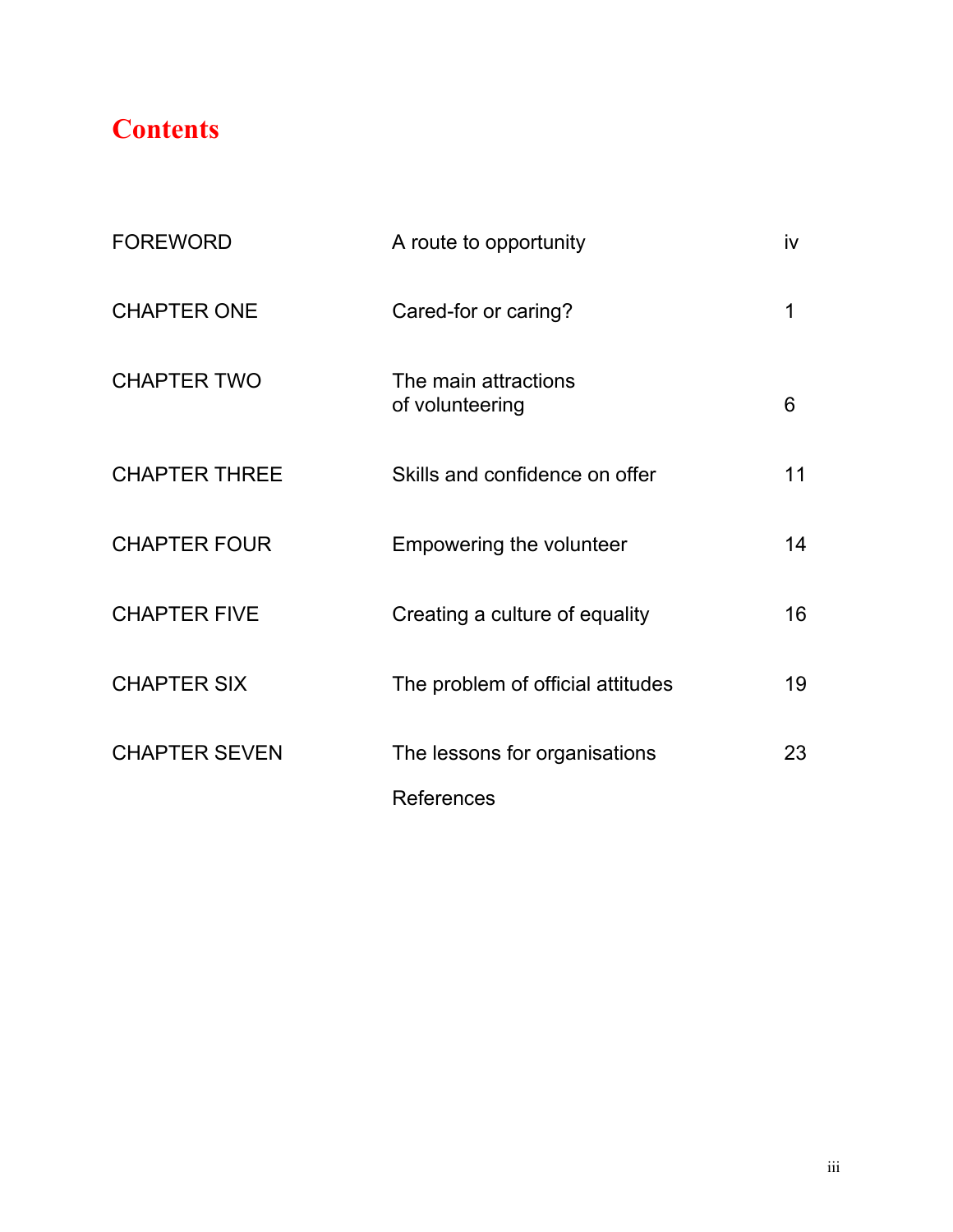#### FOREWORD

# **A route to opportunity**

This series of booklets is based on a year-long research study carried out by The National Centre for Volunteering with funding from the Joseph Rowntree Foundation. The aim was to identify organisations that had succeeded in involving volunteers from one of five groups traditionally under-represented in formal volunteering, and to examine the reasons for their success.

The five groups are young people, older people, unemployed people, disabled people and people of black and ethnic minority communities. National surveys have shown that members of all these groups are disadvantaged when it comes to access into volunteering. Where black people are concerned, however, this under-representation only applies to 'mainstream' organisations; volunteering is a widespread and vital feature of black community life in Britain.

The organisations we studied were chosen with a view to providing a representative sample in terms of geography and field of activity (social welfare, education, environment and so on). For each of the five groups, we also tried to find an organisation that because of its interests might be thought unlikely to succeed in recruiting volunteers from the under-represented group—a youth group involving older people, for example—but this search met with only limited success.

We are not suggesting that the organisations we chose are the best at recruiting particular types of volunteer, or that because they have managed to recruit from one group, they will necessarily be successful with the other four. What they have in common, however, is that they have each tried in their own way to make volunteering accessible to people who have not traditionally been involved.

Who are the booklets aimed at? At every organisation that currently involves volunteers (as well as those who don't do so yet but would like to) and wishes to explore new ways of reaching out to potential recruits. The booklets also contain useful lessons for those who make public policy—and, of course, for the volunteers and would-be volunteers themselves.

The series is intended to be read as a whole. Although some organisations may, because of their circumstances, be drawn to one booklet in particular, we hope they will eventually be led on to read the others as well. In fact, although the booklets are presented as separate texts in their own right, and can of course be read as such, the many common themes that emerge across the five can best be understood by a thorough reading of the whole series.

We would like to thank the following for their assistance to this project: Derek Williams of the Joseph Rowntree Foundation, who chaired the steering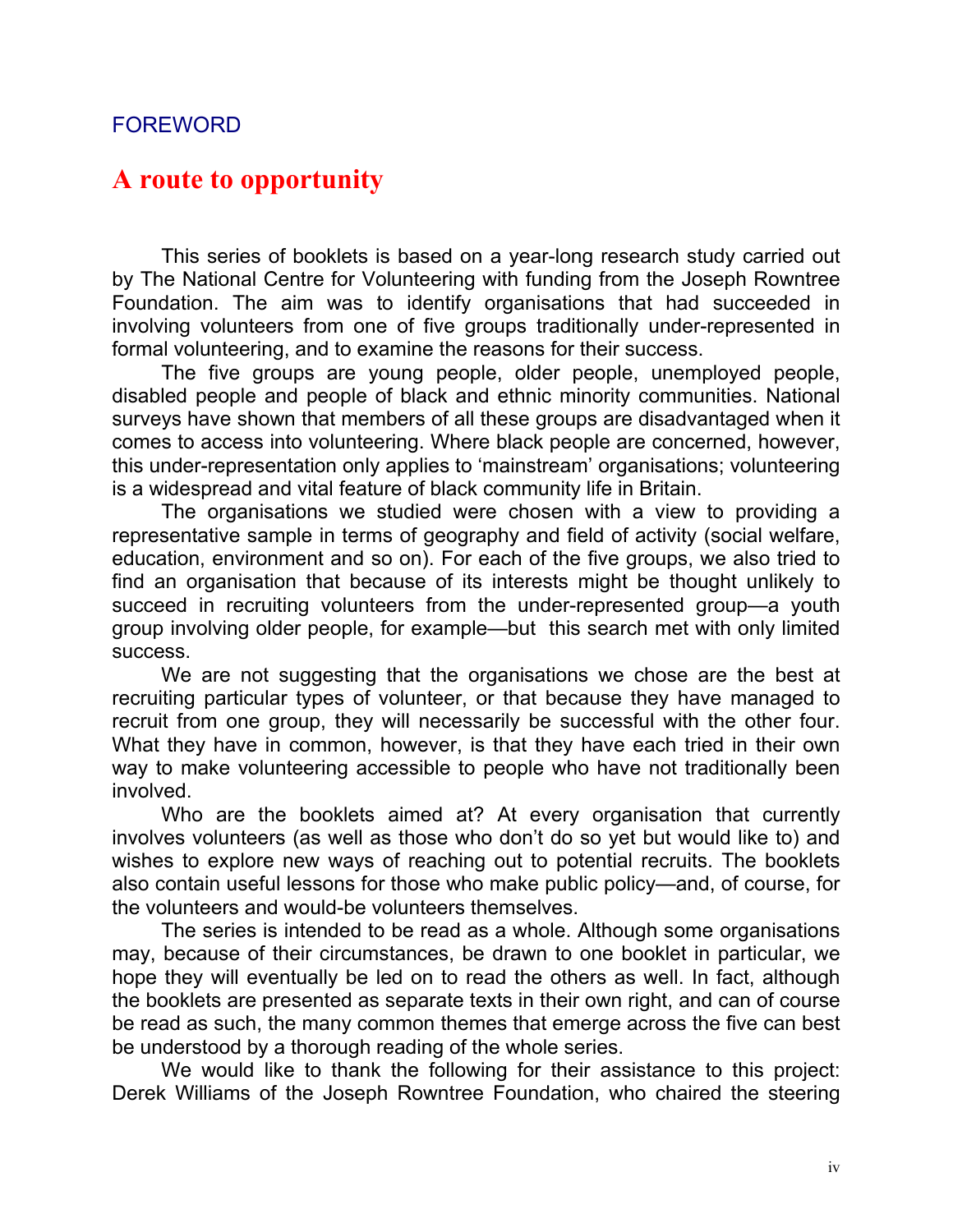group (see page 00); Alan Dingle, who edited the booklets; and the volunteers and staff of The National Centre for Volunteering (see back page). But our greatest debt is to the staff and volunteers of the organisations who participated; without their willingness to share their experiences, there could have been no booklets. However, the author takes sole responsibility for the information and views expressed in these booklets.

#### **Filiz Niyazi**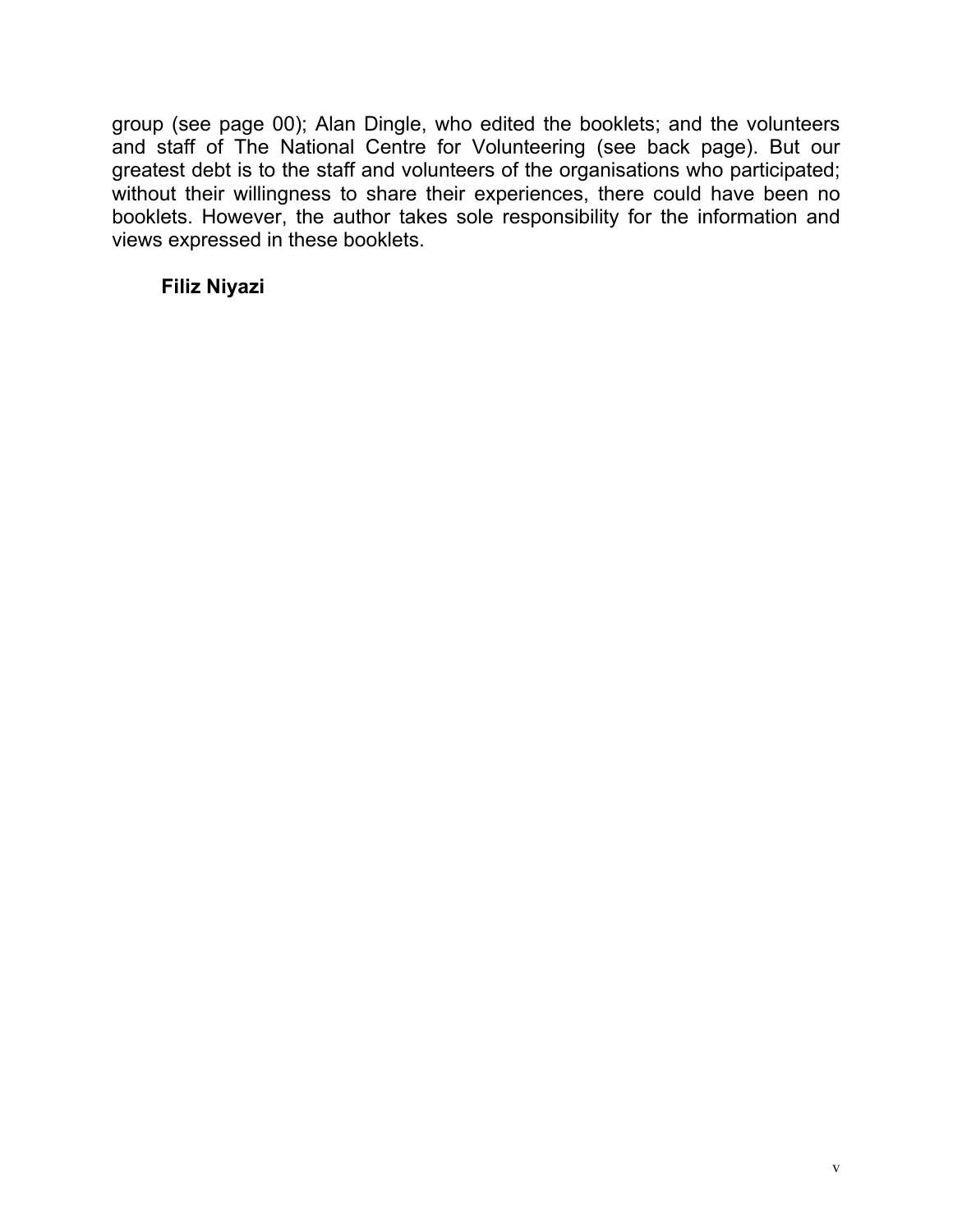# CHAPTER ONE **Cared-for or caring?**

 The starting point of any discussion about disability and volunteering especially volunteering in the field of social welfare—must be the tendency for society to perceive disabled people as the cared-for rather than the carers. There is no expectation among the general public that disabled people can do very much for themselves, let alone volunteer.

This may explain why, at a time when volunteering in Britain has become a major social movement involving around 23 million people a year, it does not appear to be attracting many disabled people as recruits.

So this booklet will be seeking the answers to two key questions. Why don't disabled people volunteer as much as they could? And how can volunteering be made more attractive to them?

#### **Isolation and segregation**

Being a disabled person can be very isolating. We live in a world that still ignores the needs of disabled people: for example, much of the 'public domain' of our towns and cities—offices, shops, public transport, cinemas and so on—is inaccessible to anyone with a mobility impairment. They often find themselves dependent on family and friends for what mobility they do enjoy. This dependency can be deeply frustrating for someone whose body is incapacitated but whose intellect may be needle-sharp— especially if they encounter the 'Does he take sugar?' approach of the well-intentioned but ill-informed. Of course, the 'public domain' may not be inaccessible to people who are, say, deaf or have a visual impairment— but they have their own brand of isolation to cope with.

The isolation is exacerbated by a deliberate segregation of disabled people from mainstream society. This usually begins in childhood: though there have been attempts to integrate disabled children into the state education system, too often they are sent to special schools, kept apart from non-disabled young people of the same age, and receive a second-rate education from a system that clearly expects very little from them. So begins a lifetime of learning how to live as undemanding members of society. Even those who manage, against all the odds, to obtain some useful qualifications will leave school completely unprepared for life in an integrated world.

In her book, *A Lot of Experience: Disabled people's views of volunteering,* disabled volunteer Dorcas Munday points out that, although in academic terms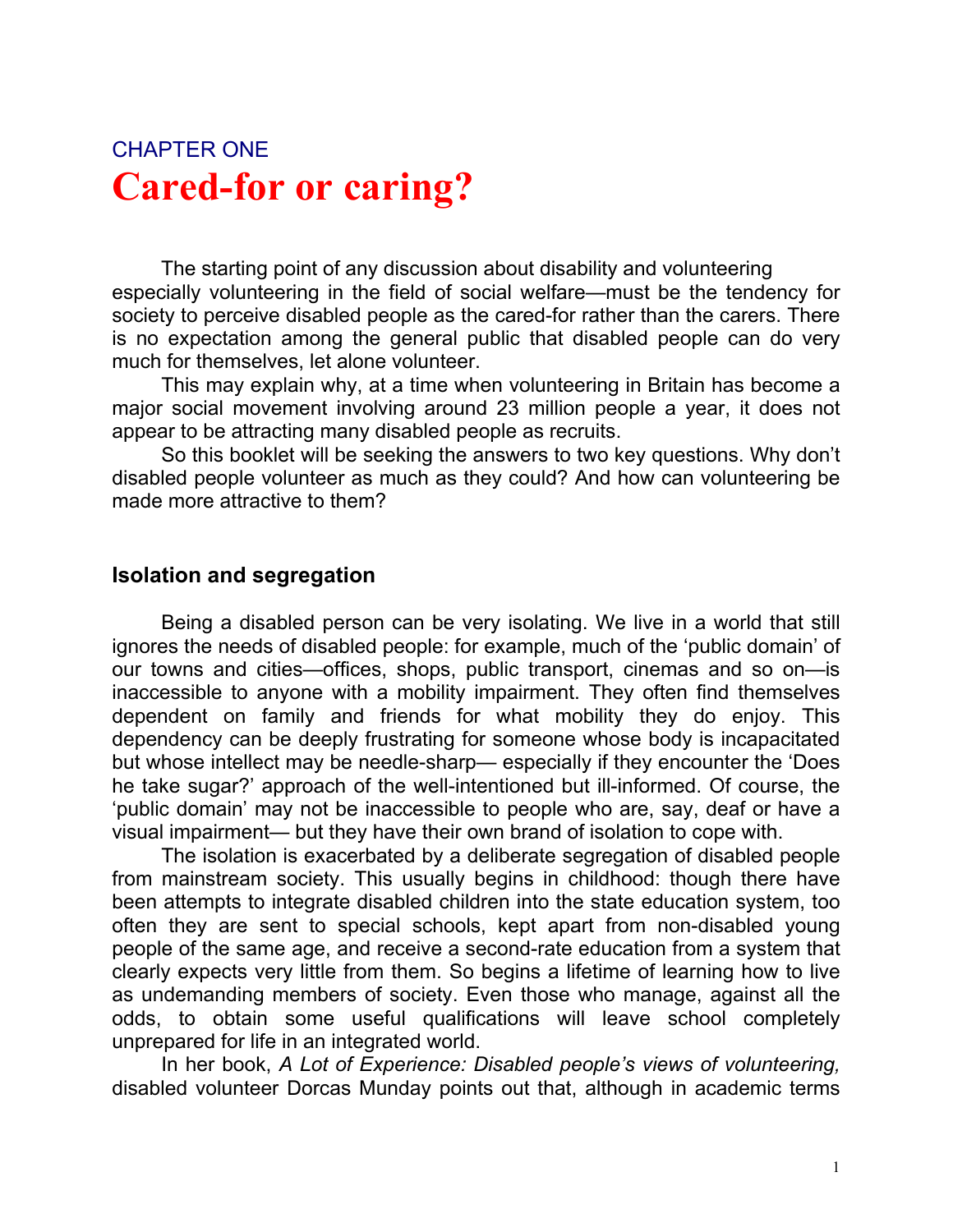she was well-educated for a disabled person, her social education was practically non-existent. Protected on all sides by school and family, she met few people from the outside world. Julie Wilkinson tells the same story: so little was expected of her, certainly not finding a career or receiving higher education. 'No one gave you the self-confidence you needed,' she says. As a consequence of the excessive protectiveness of others, many disabled people face a daily struggle to make independent decisions about even the simplest aspects of their lives.

This can mean that making friends and getting close to other people becomes difficult. It is a skill that has to be learned by actually going out and meeting people—but if you have a disability, you are kept at home not only by all the obstacles in the environment but also by the attitudes of society. As you miss out on opportunities to meet other people, so you may find it even harder to make friends. A vicious circle is often established; the less you go out, the more you may feel defensive and depressed about meeting people.

#### **Prejudice and poverty**

It is equally depressing that today disabled people are still fighting to be recognised as the equals of non-disabled people. In an article entitled 'Dignity and Disability', Peter Geoffrey summed the situation up by stating that 'your attitude is my biggest problem.'

It is prejudice among employers, combined with the lack of disabilityfriendly environments of so many workplaces, that also makes it very hard for disabled people to find a permanent paid job, let alone hold it down. Many are condemned to a life of benefit dependency, which in practice means a life of poverty.

Although there have been government regulations insisting that firms employ a certain proportion of disabled people, there has been little attempt to enforce them, or indeed to provide an adequate employment service for disabled people. Well-meaning national charities operate work schemes for disabled people: demeaning manual labour in exchange for a pittance, for people who, were they not disabled, could probably hold down much more demanding jobs.

And, as if they didn't have enough to put up with, disabled people in receipt of benefits who decide that they want to do voluntary work have to reckon with official hostility to the idea of claimants volunteering. Although the Department of Social Security's national guidance is positive about volunteering, there are too many local officials whose view seems to be that 'if you're fit enough to volunteer, you're fit enough to do paid work'—a view that completely misses the point about the attractions of voluntary work to disabled people.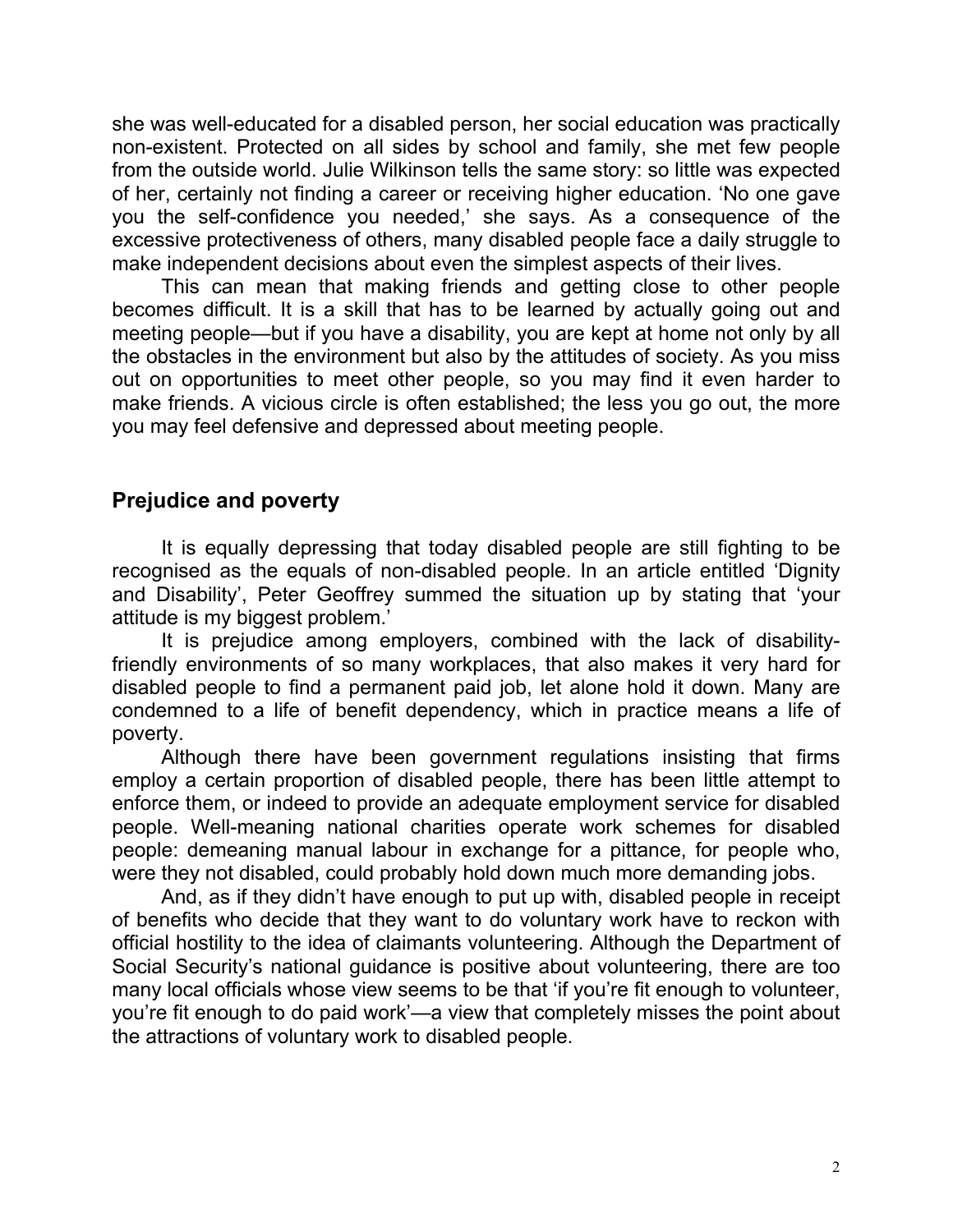## **Equal opportunities and civil rights**

The non-disabled Establishment prefers to adopt what is called the 'medical model' of disability, which defines it as an individual problem rather than as a social restriction. This medical model is disempowering because it ignores disabled people's own view of their situation and their ability to manage their own lives. It is also institutionalised, and therefore does not change as fast as individual awareness. Disabled people may have medical conditions that hamper them, and may or may not need medical treatment. However, access to modern technology and adequate resources can ensure that physical and mental impairments do not prevent disabled people from leading perfectly satisfactory lives.

By contrast, the 'social model' makes disability the collective responsibility of society as a whole. Society's prejudices about disabled people act as barriers to their greater involvement. These barriers include the physical inaccessibility of buildings and transport, the lack of structures through which disabled people can represent themselves, and the inaccessibility of information. The social model is more fruitful than the medical model as it makes prevention of discrimination a priority, and links the struggles of disabled people with those of other oppressed groups seeking to remedy political and social injustice. It gives disabled people a positive role to play in challenging society's attitudes.

The issue for disabled people is to reject other people's views of how they should behave and what their needs are. They do not necessarily want to be the same as anyone else, but they want to be *equal* to anyone else: they want to gain an identity as a disabled person. Disability awareness helps non-disabled people to help disabled people to do what they want to do.

One way in which disabled people can demonstrate their independence is by taking up voluntary work. The problem is, however, that voluntary organisations are not always ready to receive them. Their premises are not always physically accessible. Their advertising does not always make it clear that disabled people are as welcome as anyone else. Despite their much-vaunted equal opportunities policies, they are not always prepared to foot the bill for the extra support disabled volunteers sometimes need (there are not *always* extra costs involved). And the kind of training they provide for their volunteers rarely takes account of disabled people in its design, content and delivery.

Disabled volunteers have much to offer to voluntary organisations, and involving them as volunteers will greatly enrich an organisation:

 **Time.** A high proportion of disabled people are unemployed and claiming benefit, and so may well have time to spare.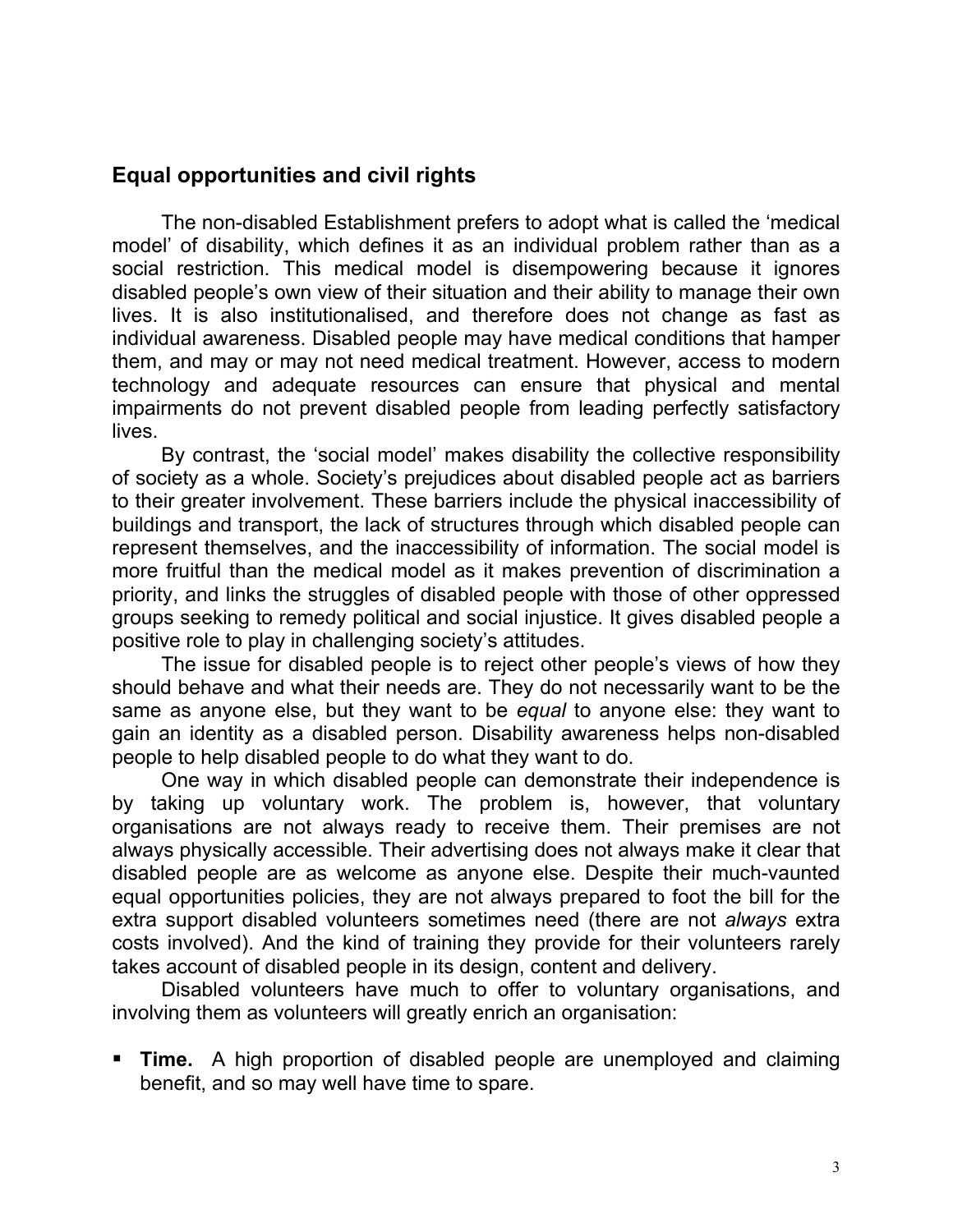- **Motivation.** If they can be persuaded that volunteering will reduce their isolation, disabled people will realise that they have nothing to lose and everything to gain from taking it up.
- **Skills and interests.** Disabled people are well-equipped to give advice on tackling such problems as poverty and isolation, because so many of them have first-hand experience.

# **The big issues**

In practice, then, anyone trying to encourage disabled people to volunteer will need to offer them the following:

**1. A chance to achieve something on their own initiative.** Instead of making assumptions about what disabled people can and cannot do, voluntary organisations should try asking them what skills they can offer, and how they want to use them.

**2. Opportunities to get out and meet other people.** Volunteering can break the isolation so often characteristic of disabled people's lives by enabling them to visit previously-inaccessible places and make new friends.

**3. Plenty of support and training. Sensitive** support means disabled volunteers are not at a disadvantage compared with non-disabled volunteers. And good-quality training can help to compensate for the second-rate education many disabled people have received.

**4. An awareness of their financial status.** Because, through no fault of their own, disabled people are often poor, organisations should (a) reimburse the outof-pocket expenses they incur by volunteering, and (b) ensure that those claiming benefits are not penalised for volunteering. Some disabled volunteers may not have the money 'up front' to pay their fares, for example, so organisations may have to think about paying these expenses in advance. This should be done in the context of a well-defined expenses policy.

## **Some who got it right**

In this booklet we shall be looking at the experiences of five organisations that in their different ways have succeeded in addressing these issues.

 The **Rhondda Volunteer Information Centre** (RVIC) in Tonypandy, South Wales, is a self-help organisation set up in 1980 to provide local people with advice on benefits, debt, marital problems, tax, housing, etc. Funded by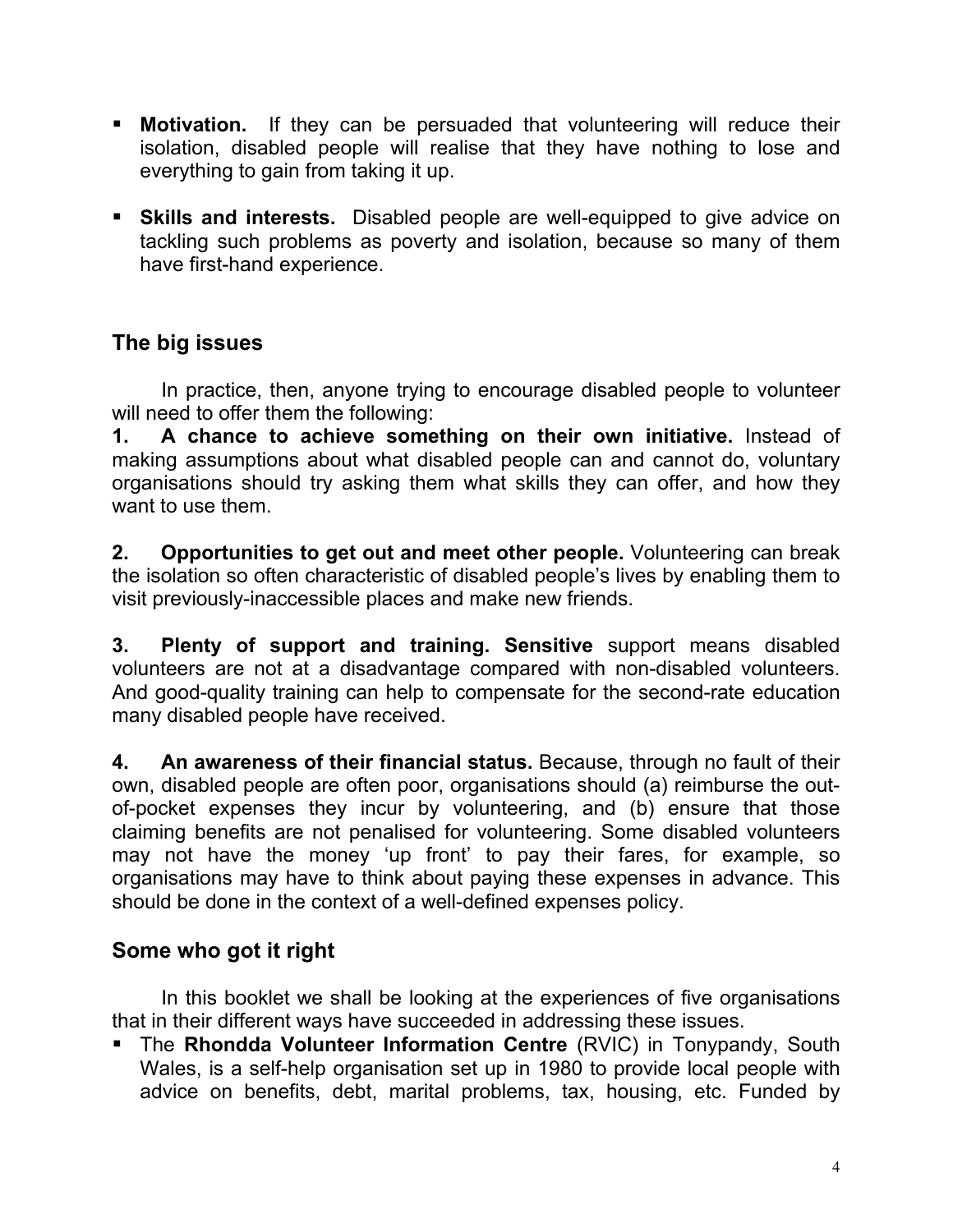Social Services, it is entirely managed and run by a group of 10 volunteers, of whom six are disabled people.

- The Hull-based **DUET** offers advice, support and training for unemployed people with disabilities. Originally set up to provide a stepping-stone to employment, further education or training, it has recently changed its focus to empowering people both with and without disabilities. It currently has nearly 100 volunteers on its books, of whom only 12 do not consider themselves to be disabled.
- **Brookfields Hospital** in Cambridge involves around 30 volunteers to provide a befriending service for up to 100 older and disabled residents across four wards. Four of the volunteers are themselves disabled people.
- The **Greater Manchester Coalition of Disabled People (GMCDP)** aims to promote the independence of disabled people and their integration into society. It recruits only disabled people as paid staff or volunteers. There are currently 10 active volunteers.
- The **Halton Disability Information Service** (HDIS) was set up in 1993 to provide information on a wide variety of disability-related subjects to disabled people, their carers and professionals in the Runcorn and Widnes area.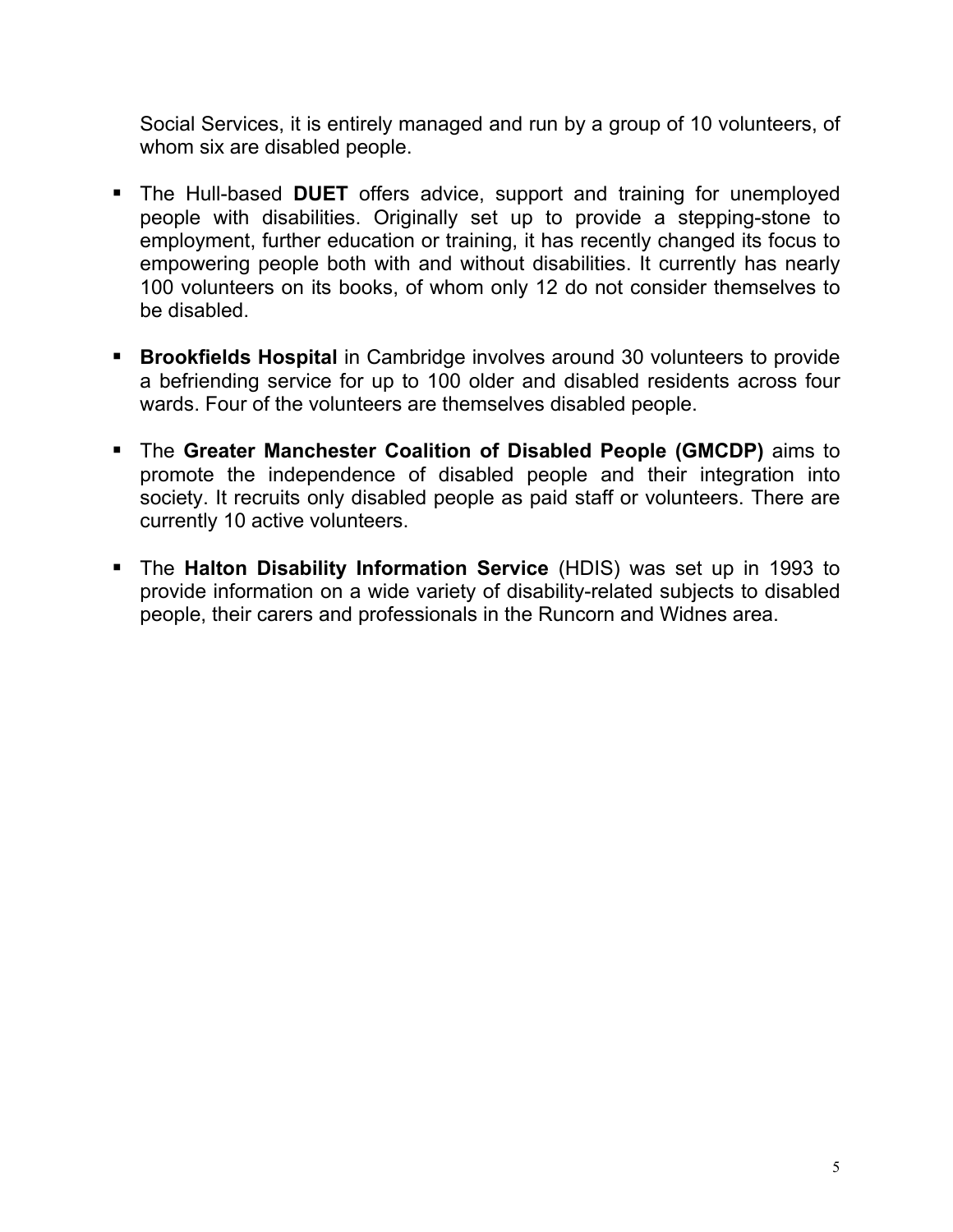# CHAPTER TWO **The main attractions of volunteering**

Voluntary work is probably the nearest thing to paid work currently available to most disabled people. With the exception of a wage, it offers many of the same benefits: the chance to make decisions and shoulder responsibilities, to regain the self-esteem lost through unemployment and incapacity, to develop existing skills and acquire new ones. For disabled people in particular, it offers a chance to do something they themselves have independently chosen to do; for once, control of their lives has not been taken out of their hands by others.

Organisations wishing to recruit disabled people as volunteers must first find out what their needs are, but often do not know how to go about this task. One way would be simply to *ask* them—and then to act upon what they say. Organisations should also make the effort to target disabled people in their recruitment campaigns.

People volunteer for a variety of reasons, usually a mixture of altruism and self-interest. Disabled people are no different in this from non-disabled people: they want something in return for their volunteering. Voluntary work offers them a chance to make their own decisions, to be appreciated by others, and to experience job satisfaction (which is especially crucial if you're not earning a wage).

## **Selling points**

In general terms, the five organisations we studied target disabled people by describing volunteering as:

- important and useful work
- an interesting and sociable activity
- a way in which skilled disabled people can share their knowledge with the whole community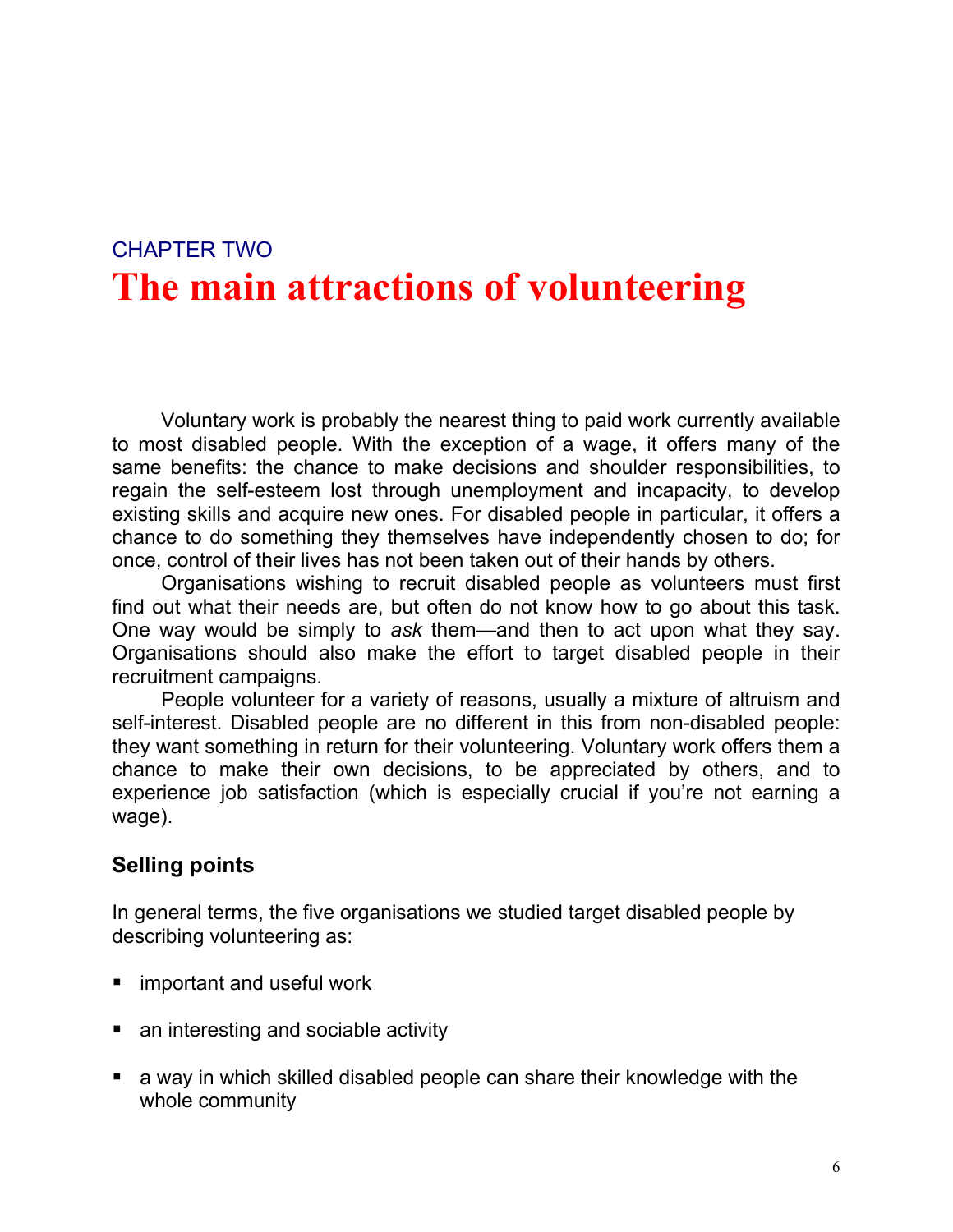a way of acquiring skills or training that will help in the search for paid work.

In addition, all the organisations have a policy of non-rejection; they will refer people elsewhere if their programme is full, or if the individual concerned is not suitable for the programme. The five organisations also reimburse all the out-ofpocket expenses of their volunteers.

What of the recruitment methods? The five organisations have successfully recruited disabled people by a combination of the following methods:

- Word of mouth.
- Advertising through the local media and the specialist disability press
- Through contacts at day centres (community nurses, social workers, etc)
- **Through special schools, colleges, youth clubs**
- By giving talks to disability organisations and forums of workers and volunteers
- **Through job centres and volunteer bureaux**
- Recruitment posters in waiting room

Brookfields Hospital estimates that it recruits 50 per cent of its volunteers through schools, colleges and youth clubs, 40 per cent through job centres and volunteer bureaux, 7 per cent through advertising and 3 per cent by word of mouth.

DUET, by contrast, recruits 38 per cent of its volunteers through job centres and PACT (Employment Service)—referred for training in the hope that they will emerge 'job ready'—23 per cent by word of mouth and through volunteer bureaux, 19 per cent through social services, 13 per cent through vocational guidance agencies, 5 per cent through the education/careers service and 2 per cent from the health authority.

# **Getting their real views heard**

As we have seen, benefit agencies seem to regard volunteering only as something that disabled people can use as a stepping-stone to paid work: if they are well enough to volunteer, in time they will be well enough to work.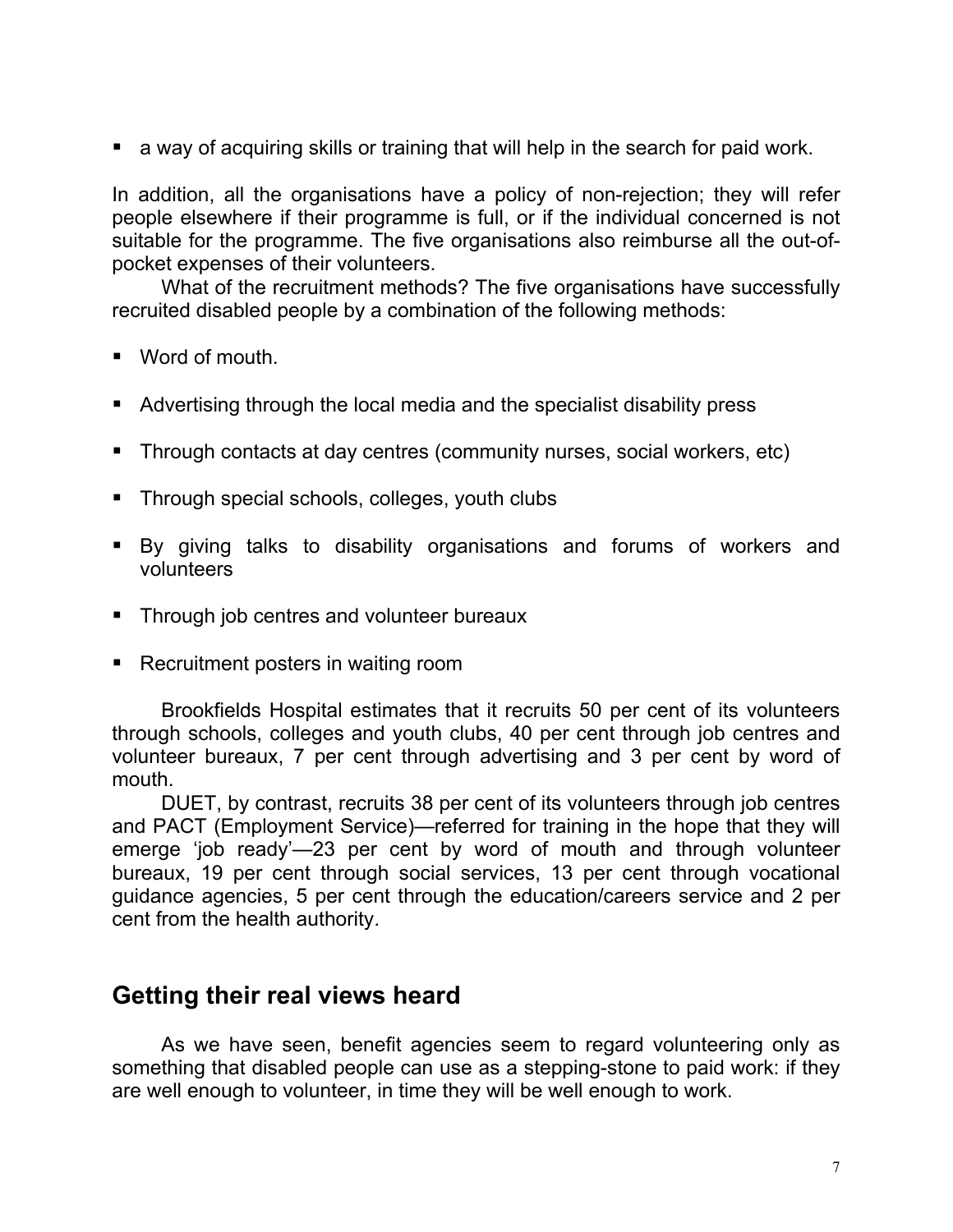However, of the five organisations we studied, there was only one—the GMCDP—where the volunteers explicitly hoped that their voluntary activities would lead to paid employment. This was perhaps due to the fact that this particular organisation recruited only disabled people for both its paid staff and volunteers.

Clearly, there are other reasons for volunteering besides the possibility that it will lead to a paid job. As the case of DUET illustrates, disabled people are increasingly using voluntary work to give themselves a voice. Volunteering provides them with a platform to express their real needs — not what other people *think* their needs are.

When DUET was formed in 1992, its original aim was to provide support, guidance and training for unemployed people with disabilities to help them towards employment and TEC-funded training schemes. Funding came from the European Social Fund, the local Training and Enterprise Councils (TECs), Hull Task Force (i.e. central government) and from the Employment Service.

When the original pilot project was completed, a meeting was held between the disabled participants, the funders and local community groups. It was agreed that DUET's aims should be broadened: rather than focusing narrowly on preparing people for paid work or further training, it should be regarded as a way of empowering disabled people in all areas of life, focusing on building confidence and making choices. The wishes of the users were acted upon, and the new DUET was born. It was quickly inundated with recruits who identified with the new, broader aims and the services on offer. DUET is now open to anyone—disabled or non-disabled —who feels that they can benefit from the unique personal and volunteer training programmes and the other support services on offer. The programmes have taken three years to develop, thanks to the extensive feedback from the users, who wanted to benefit from volunteering for its own sake, without being pressurised into paid work and thereby losing benefits. Volunteer Claire said: 'People don't just want jobs — they want the satisfaction of being useful when they can. If money comes into play, the choice and freedom to volunteer is gone. Being paid creates pressures that can lead back to ill-health.' (Of course, Claire's final comment does not apply to disabled people who are not 'ill' but have stable conditions.)

Obviously, since changing its focus so drastically, DUET has had to be very creative in order to keep its original funders and find new ones. Training/volunteer co-ordinator Bob Daniels feels that the best funders are those who understand the needs of disabled people and are realistic about how far you can measure outcomes. So far, DUET has managed to get all the original funders listed above on its side, and more recently the Department of Health's Opportunities for Volunteering scheme as well.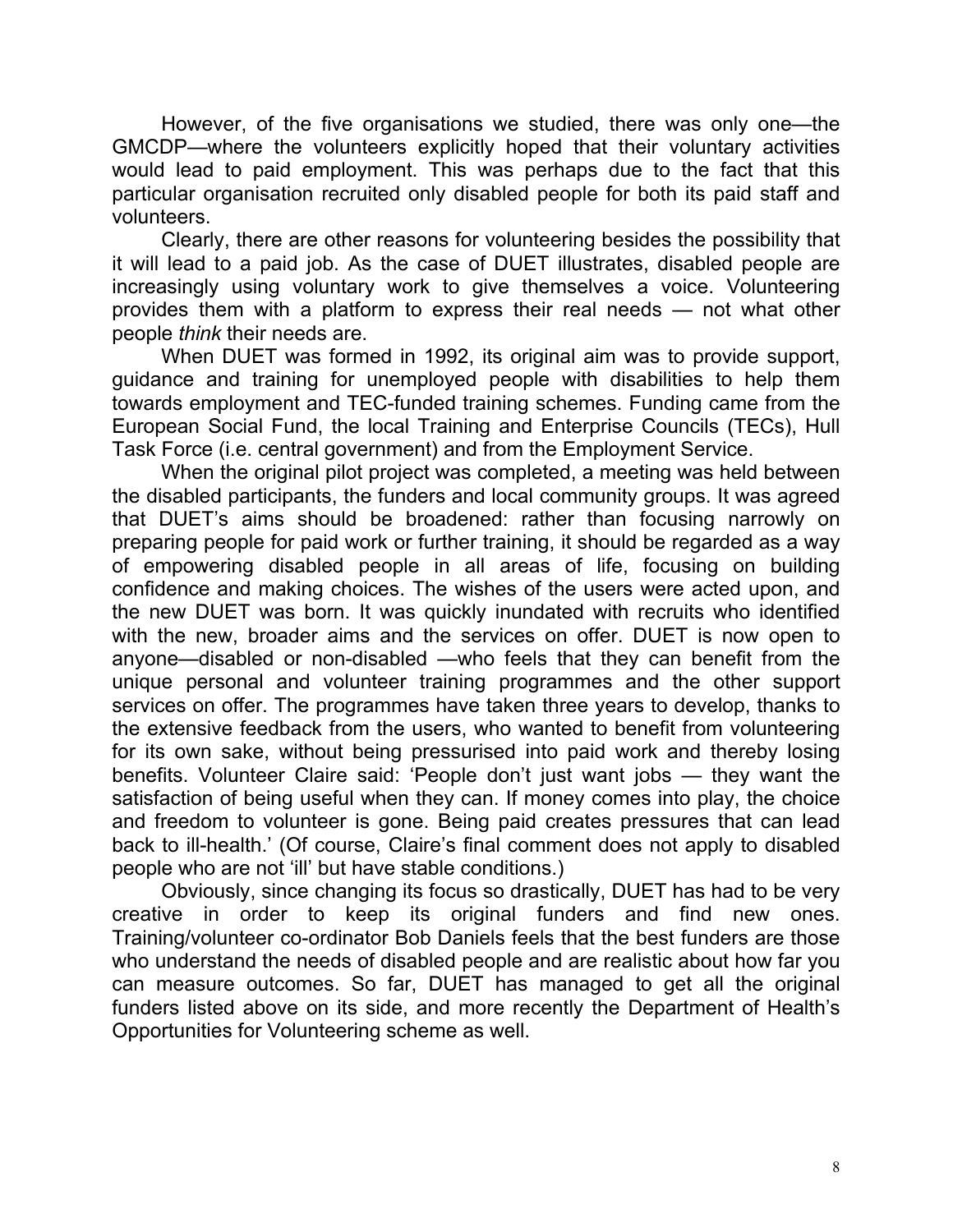#### **A cause for satisfaction**

 People who have been on Incapacity Benefit for a long time often feel very isolated, and their self-confidence suffers as a result. Volunteering can help to break this isolation, as it offers plenty of opportunity for meeting people and forming relationships. Moreover, the satisfaction obtained from a job well done not to mention the appreciation of clients, colleagues and the community as a whole—can do wonders for low self-esteem.

All the organisations we studied explicitly stressed these attractions of volunteering in their recruitment literature and their networking, as well as in communications by word of mouth.



Sheila Rees, volunteer co-ordinator, RVIC

The RVIC volunteers all agreed on how much satisfaction they gained from helping the community. As volunteer coordinator Sheila Rees put it, 'When you get a youngster putting his arms around you and saying, "Thank you, you've saved my life", it makes you feel so good.'

Volunteers at the HDIS gain their particular satisfaction from giving people useful information about disability. In response to the Disabled Persons (Consultation and Representation) Act 1986, which requires local authorities to provide a range of information for disabled people and their carers, Chester County Council social services made available funding for the setting up of information services to be run by disabled people. As a

result, existing members of the Bridgewater Day Centre were approached and asked if any of the Centre's clients were interested in starting a disability information service. A core group of eight or so people volunteered—and the HDIS was born. Founding volunteers Norah, Paul, Chris told us how gratified they felt at being able help people like themselves. 'You feel you've got so much to offer,' Chris said. 'We're intelligent people, after all.' Paul added, 'It's so worthwhile: we know most of the problems disabled people are facing, and we have the resources to help them.'

For the young volunteers active in the Young People's Forum of the GMCDP, the main attraction was getting involved in a disability organisation and meeting people. 'It was something I was really into, meeting new people,' said one volunteer. 'I am busy now, so I feel more confident and valued.' Another said, 'It was the easiest way for me to find work. I'm now working with people on my own wavelength and I really enjoy it.'

At Brookfields Hospital, volunteers Charlie and Paul told us about the satisfaction they derive from helping each other as well as the patients in the hospital. 'Paul has learning difficulties and Charlie is a retired volunteer,' Glenda Rapaport, the hospital's co-ordinator of volunteers, told us. 'They came to us through the Joint Support Scheme, set up a year ago to enable disabled people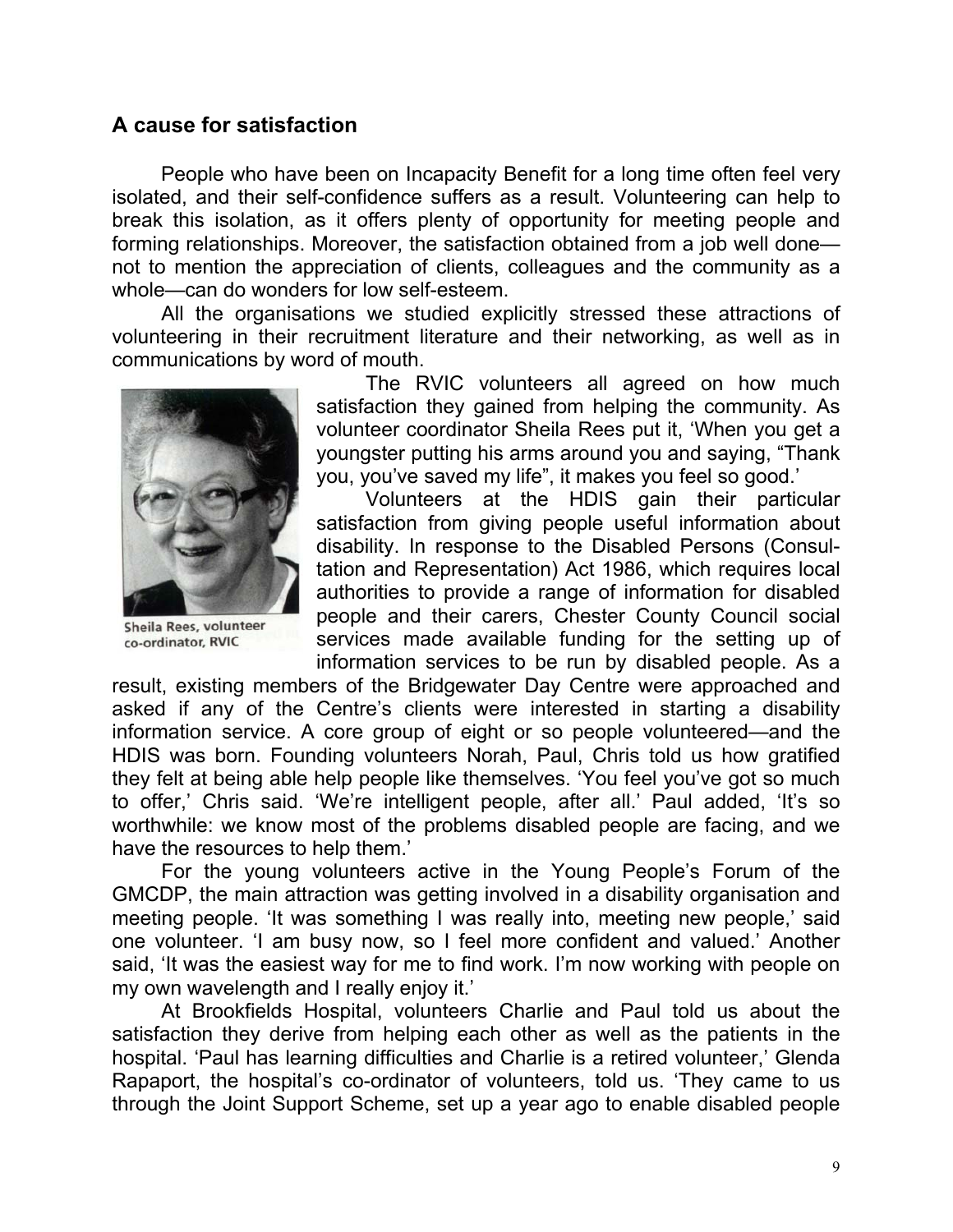to volunteer by pairing them with a non-disabled volunteer.' Paul explained, 'I like to work with other people. I'm doing well in my job because I'm supported well by Charlie.' Charlie viewed volunteering as an opportunity to do something for the community after his retirement. When asked what he got out of helping at Brookfields, he said, 'Pure satisfaction: meeting people from all walks of life, helping them to have a better existence.'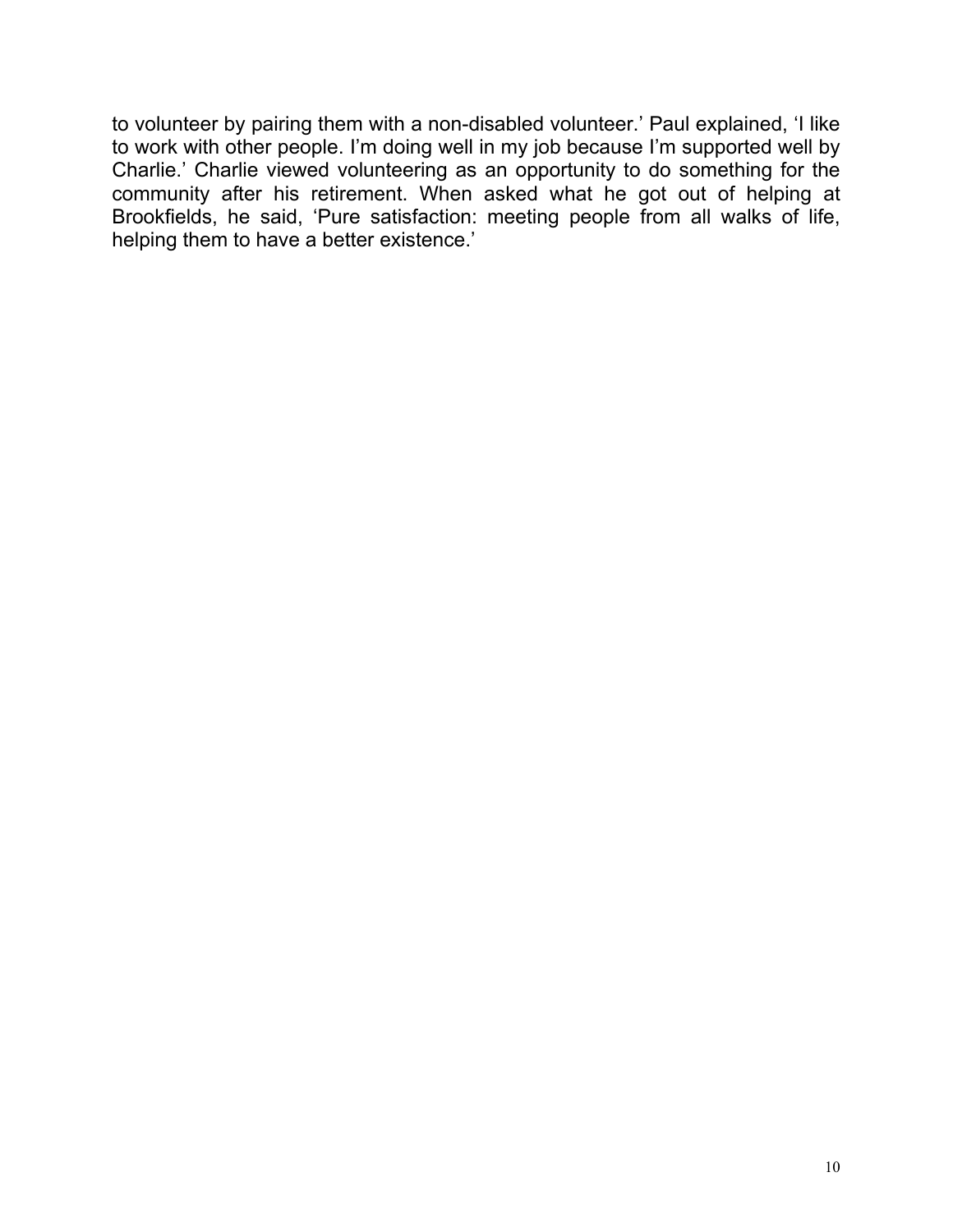# CHAPTER THREE **Skills and confidence on offer**

When meeting would-be volunteers for the first time, the volunteer coordinators of all the five organisations we studied make a point of explaining that they will be trained in useful skills. Good-quality training enables volunteers to become more competent and to take on even more fulfilling work in time. Paid staff see themselves as facilitators, enabling the volunteers to realise their potential, both as individuals and as members of a group.

#### **Sense of achievement**

A volunteer at Brookfields hospital told us that, although he has life skills, academic achievements and past experience of voluntary work, the nature of his disability often made him feel negative about himself. 'But after two years here,' he said, 'showing myself to be dependable in my work with elderly people, trying to be a sensitive and caring man—this has helped me to feel more confident. I can get a reference from the hospital, and perhaps even take up suitable paid work in the future.'

Volunteers from HDIS told us that when the group first started up, they were left to get on with things without much training. But ever since they asked for a volunteer co-ordinator—Stephanie Lloyd—to be appointed, they have been able to attend training courses on subjects such as dealing with aggression, the benefits system for disabled people, computer training, communication skills and HIV/AIDS awareness; this has been in conjunction with in-house training requested by the volunteers on and around subjects such as personnel and office procedures—which enables the group to work towards the development of their equal opportunities policy.

The volunteers greatly appreciate having a volunteer co-ordinator, not only because she has organised all this training but also because she has recruited more volunteers. Some of the volunteers have learned useful job skills. Paul, Ron and Norah, who have been with HDIS for three years, told us that they had been given the opportunity to answer phones and take messages for the first time in their lives. Paul learned to write with a pen; Ron learned to write with his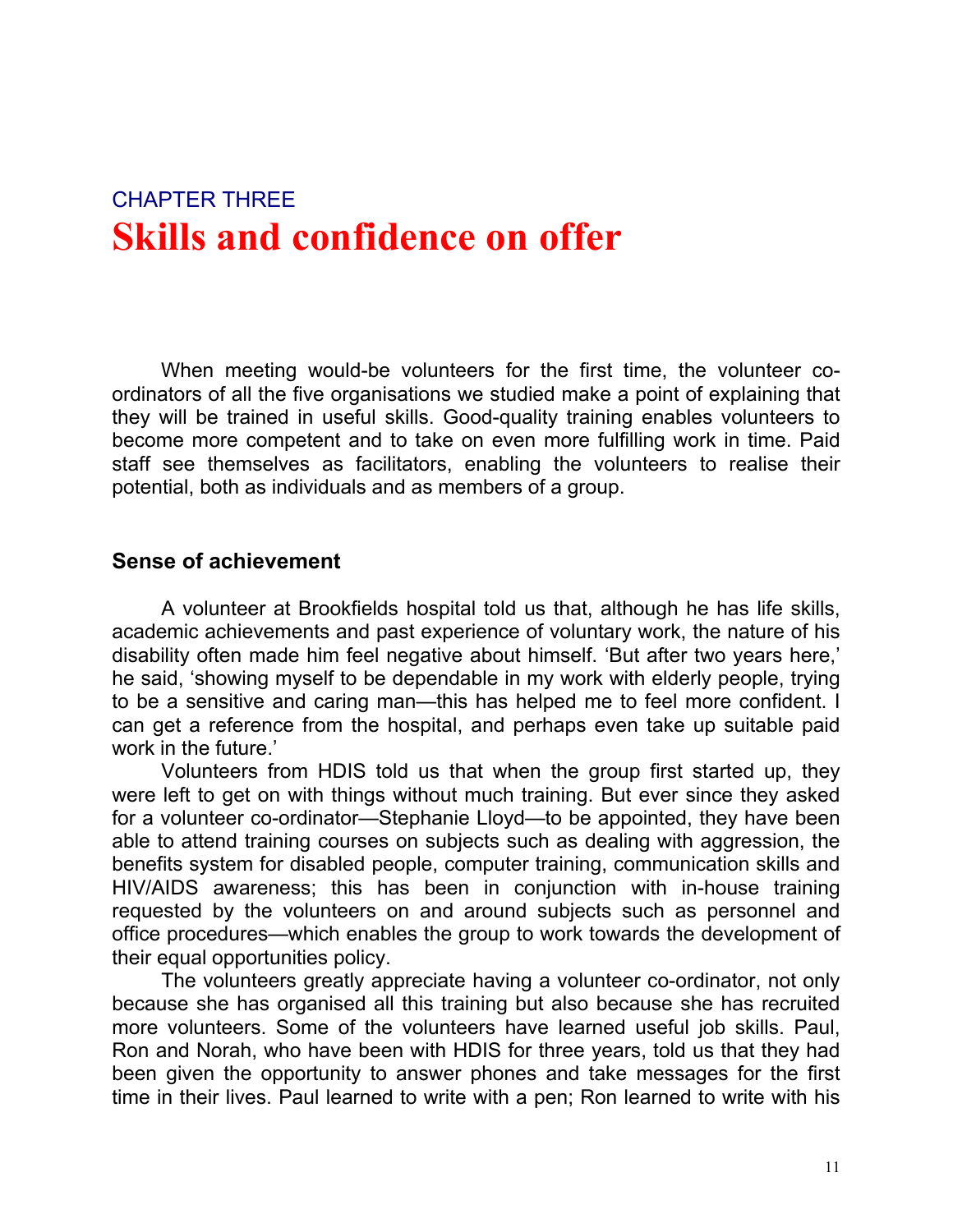left hand after a stroke had deprived him of the use of his right hand; Norah, who has arthritis in her hands, learned to use a computer. 'People can read my writing now,' says Paul. 'That gives me a real sense of achievement.'

All the volunteers we talked to have acquired useful technical knowledge about disability. Volunteer Dave said, 'Before I came to the centre, I thought I was the only person with a disability. I really thought I was going to crack up. But after three weeks here I was 75 per cent better.' Volunteers Janet and Paul explained that they only knew about their own disabilities because they were isolated and never met people with other kinds of disability. Through working together as a team, they have taught each other about their disabilities, both informally and through training sessions.

# **Good-quality training**

Over the past sixteen years RVIC has developed its own training materials; they have been recognised as comparable with a university course, and they have received coverage in the *Times Educational Supplement.* Coordinator Sheila Rees has been with the organisation for seven years, and during that time has become an expert on the benefits system. This has equipped her to write the training materials and to give highly professional training to volunteers. 'We use our training materials as a recruitment aid,' Sheila told us. 'They also help us to network with other organisations.' In the 16 years the Centre has been open, it has attracted more than 100 volunteers.

 Neil, a recent recruit, said that he was attracted to volunteering for RVIC because he knew he would receive proper training. 'The other reason is that I can empathise with people on benefits. I know how hard that life is, because I live it too.'

 DUET also actively promotes its training. Volunteer co-ordinator Bob Daniels explained that the centre offers one of the most comprehensive programmes of formal training for disabled volunteers: 'Instead of just landing them in an organisation as a paid worker or a volunteer, we offer some unique training to prepare them for the experience.' DUET has even had to maintain a low profile over its personal development course, such is the overwhelming interest it has aroused. The course, which takes up one day a week for ten weeks, covers disability issues, confidence building, stress management, health, communication, relationships, assertiveness and general personal effectiveness. Other courses available include computer training, which covers basic word processing, databases, spreadsheets and some desktop publishing.

One day a week is designated for jobsearch training, for both paid and voluntary work. This covers compiling a CV, interview skills, occupational health, disability in the workplace, application forms, job descriptions, and occupational choices. Most students eventually feel confident enough to take up employer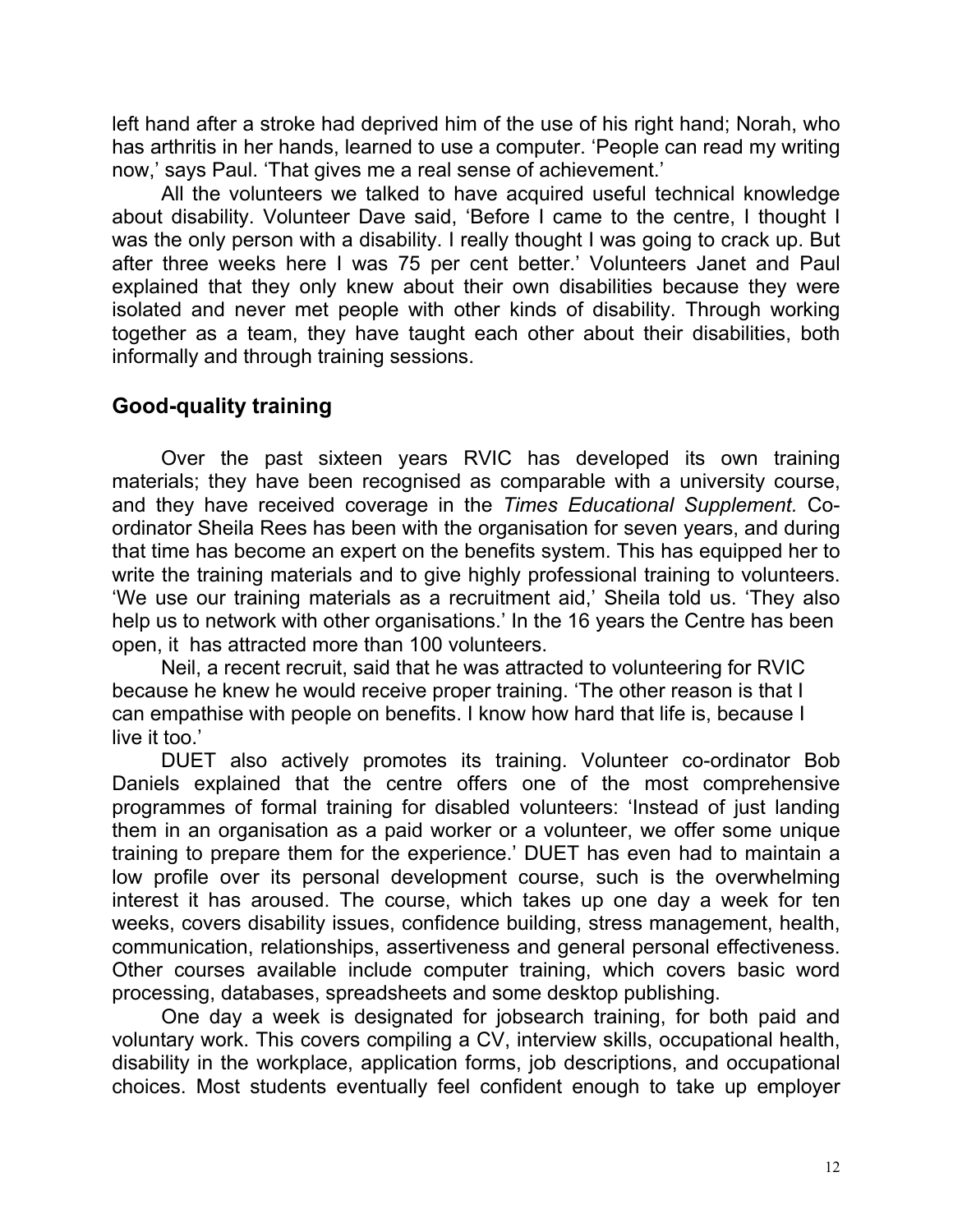placements that give them work experience as voluntary or paid staff. 'People with disabilities and confidence problems can start by selecting the courses appropriate to their own needs,' Bob Daniels explained. 'They may then progress through other programmes over a period of time, and finally go on to voluntary or paid work or into further training or education.'

The volunteers were full of praise for the personal development training, and several said they'd do it again if they could. 'It's just what disabled people want,' said volunteer Mandy, 'good-quality training with plenty of options.' Phil and Mandy were so inspired that they have themselves become volunteer support workers assisting the trainer on the personal development course. 'Within an hour of the training coming to an end I knew it was for me,' said Phil. 'I've really gone forward, and the skills I've learned I can now share with others.' After training at DUET, many disabled people have gone on to other organisations as volunteers or as paid employees.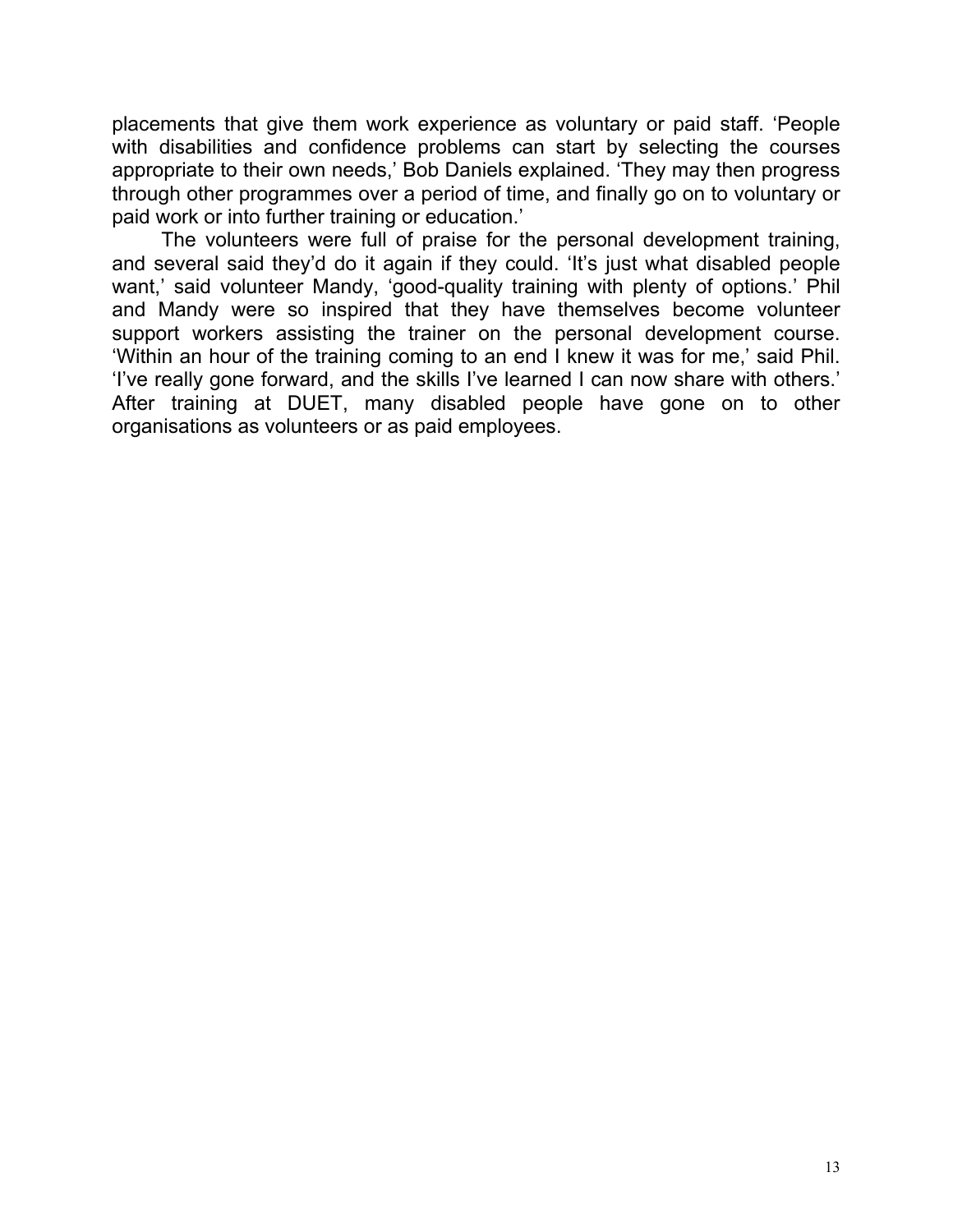# CHAPTER FOUR **Empowering the volunteer**

Most people volunteer for a mixture of reasons. A desire to help the community may go hand in hand with, say, a wish to meet new people, to learn new skills or to obtain 'job satisfaction'.

Devising voluntary work that can satisfy all these various needs is a tricky but essential task, especially where disabled people are concerned. As we have seen, because of society's patronising attitudes they may be lacking in selfconfidence. unsure that they can achieve anything concrete.

Our five organisations have coped with this complexity of motivations by following one general rule: empowering the volunteer. Providing challenging work is fundamental to the culture of these organisations. Their aim is to give volunteers a chance to experience a variety of activities within a 'career' structure similar to that enjoyed by paid workers. More importantly, these organisations ensure that the volunteers really do enjoy the benefits they are promised.

#### **Demanding roles**

Volunteering at HDIS is particularly empowering. Giving information and advice to local people involves a variety of demanding roles, including staffing the telephone helpline, carrying out research, maintaining the database, and networking and publicising the service.

 After receiving numerous calls from disabled people who were worried about how their benefits would be affected by part-time work and voluntary work, HDIS volunteer Janet attended a training course on the benefits system. Knowing that she had the latest information at her fingertips made her feel especially confident in her work. 'Before I went on the course, everyone was helping me all the time,' Janet said. 'But the training was so good that now I can help people too.'

 Paul, who has been a volunteer for three years, added, 'When you do the training, you get to know things about disability that are beneficial to you personally, but more importantly, you become someone who has to be taken seriously because you are skilled.'

Dave told us, 'When you work here you make friends. At first I was quite shy, but not for long—the atmosphere is so good, so full of team spirit, that now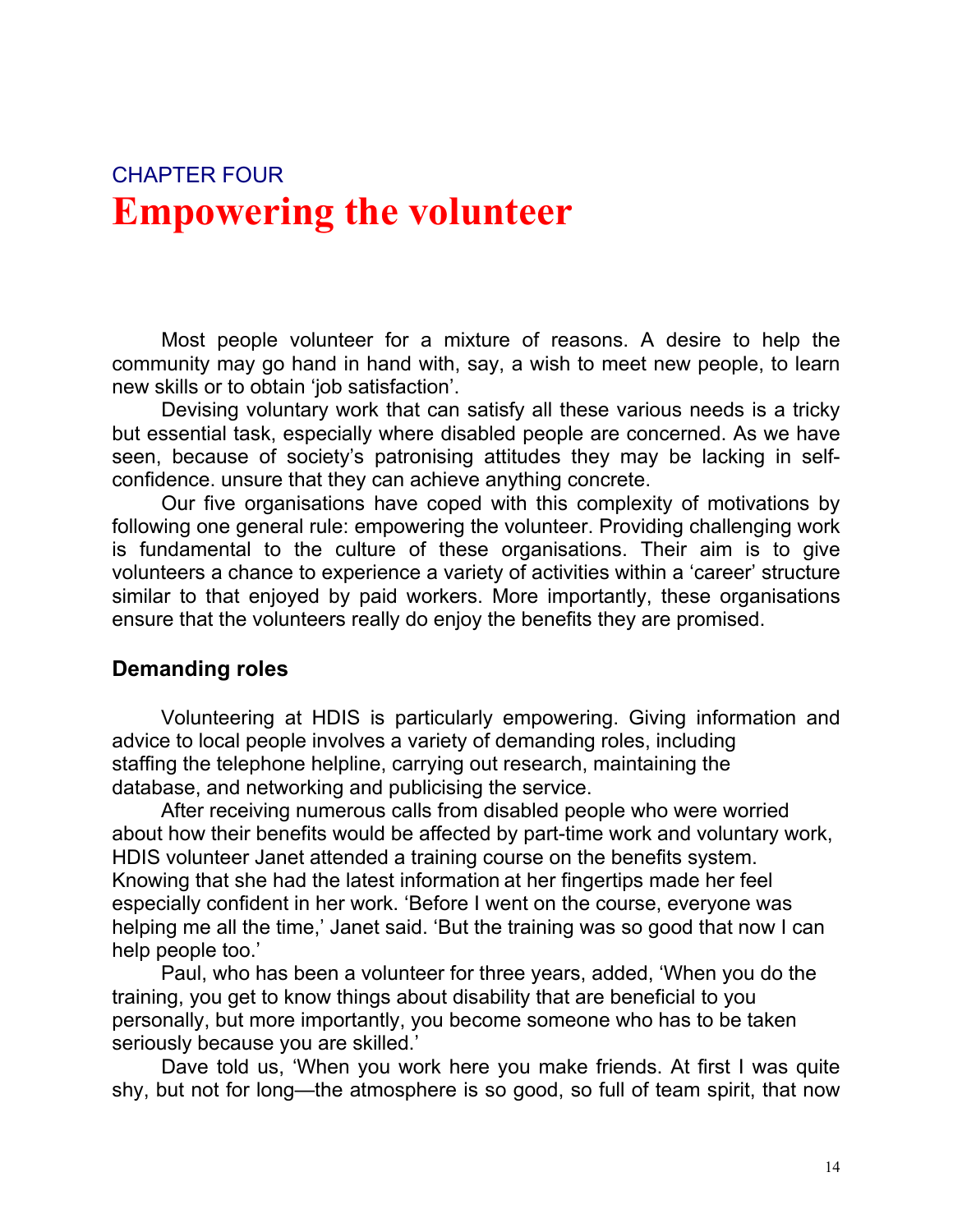I'm quite cheeky!'

RVIC has an impressive record of achievement too. Enid, a volunteer since 1994, explained how, over the last sixteen years, the organisation has given disabled people both the self-confidence and the practical experience to go on to paid employment and higher education. This is a real achievement in South Wales, where poverty is widespread and job opportunities are few. The voluntary work is valued not only because of the high-quality training but also because the volunteers acquire experience of working in a stressful environment. RVIC is always busy, handling 400 queries a month; moreover, it must be one of the only information services that actually makes home visits as well as receiving clients in its own small premises.

#### **Disabled people in charge**

The GMCDP succeeds in recruiting volunteers because it visibly promotes equality for disabled people. The volunteers stay because they can see that from the top down, disabled people are running the show. There's a lesson in this for mainstream organisations: disabled volunteers want to know that they will be taken seriously, that people like themselves will be making the big decisions as well as doing the hands-on work.

Volunteers are particularly attracted to the Young People's Forum because it gives them a chance to make their own decisions, to speak in public and generally to help people like themselves have a voice in society. Two of the young volunteers told us how they now feel valued and therefore much more confident; they know that they will acquire skills, friends and references from volunteering. One said, 'I wanted to get more involved in designing adaptations and aids for disabled people, and I'm also learning desktop publishing.'

Volunteer Mark from Brookfields Hospital told us, 'It's not the actual tasks that appeal—I've done paid work that is far more demanding—so much as the fact that after not working for so long, volunteering has given me back my selfesteem.' Mark has excelled at the role of supporting elderly and disabled people, for example by accompanying wheelchair users on outings. 'Instead of spending every day at home getting bored, or at a day centre getting depressed with the other mental health patients, I decided to volunteer,' he said. 'Volunteering has given me an insight into other areas of life, as well as a feeling of being needed at the times in my life when I've been negatively perceived.'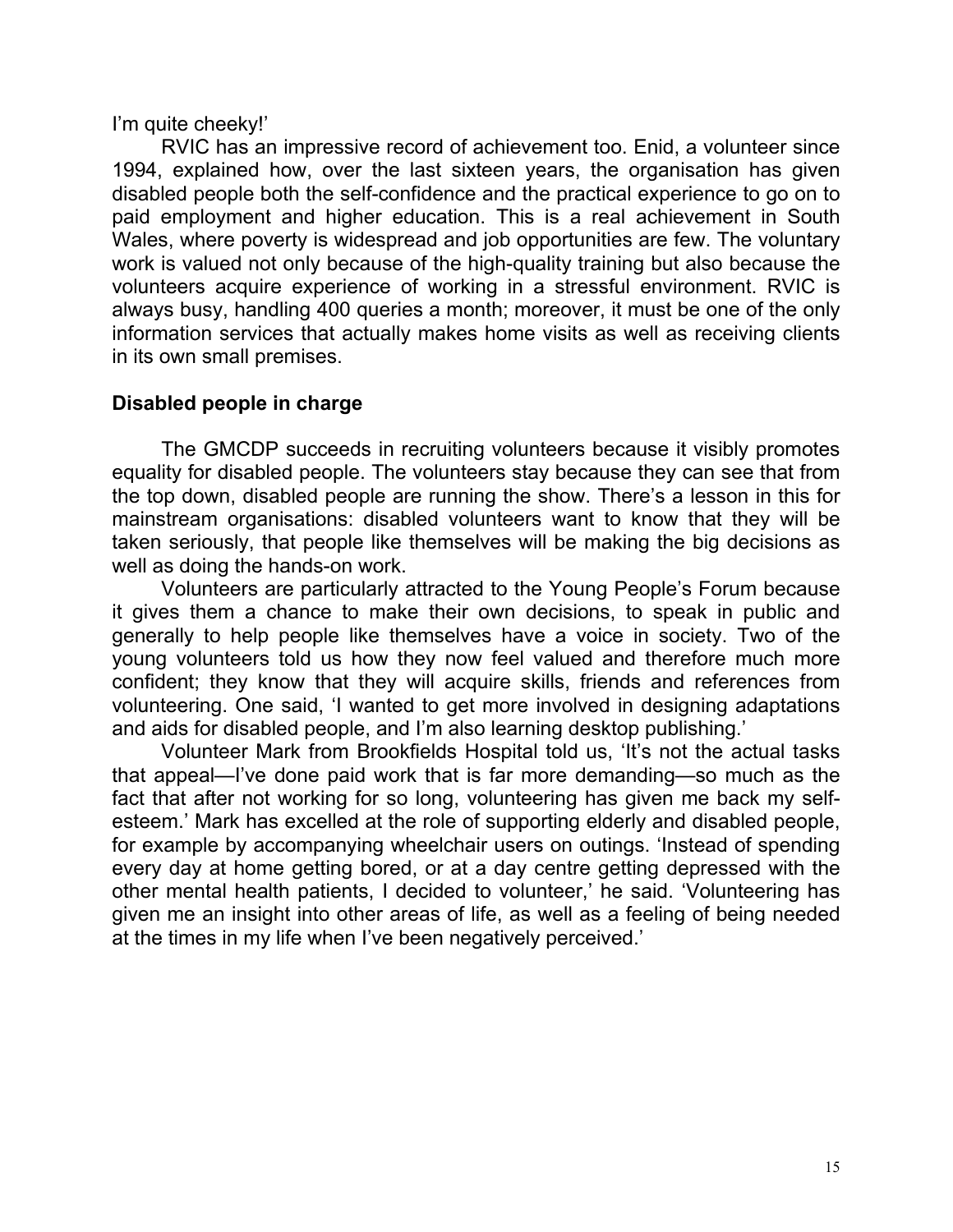# CHAPTER FIVE **Creating a culture of equality**

Most disabled people will have spent their lives trying to cope with the prejudice that comes at them from all sides, so they are quite likely be sceptical about the extent to which a mainstream voluntary organisation will treat them as equal to its other volunteers.

Here, based on our conversations with the five organisations, are some measures that help to reassure disabled people of the firmness of your intentions.

#### **Draw up an equal opportunity policy**

Do this *before* you start recruiting disabled people as volunteers. Then mention it in your recruitment literature; stress the organisation's commitment to equal opportunities at the interview; demonstrate this commitment in the way the organisation does things; and monitor the policy in action. Most importantly, do not treat your equal opportunities policy as a mere 'add-on': unless the concept of equality—the idea that everyone deserves respect, that difference is something to be celebrated—is deeply rooted in the culture of your organisation, you will never achieve equality in practice

As HDIS has developed and grown, the group members have worked positively to create an environment that is non-discriminatory, but they recognise that working in isolation creates discrimination against non-disabled volunteers who might be able to share their skills within HDIS. As a result, HDIS's equal opportunities policy reflects its willingness to work in partnership with other members of the local community.

#### **Train your existing staff**

If you have never recruited disabled people as volunteers before, and you wish to avoid embarrassing 'Does he take sugar?' situations, arrange for your existing staff and volunteers to receive training in equal opportunities and disability awareness. Thereafter, offer ongoing advice and support to anyone who is working with disabled volunteers.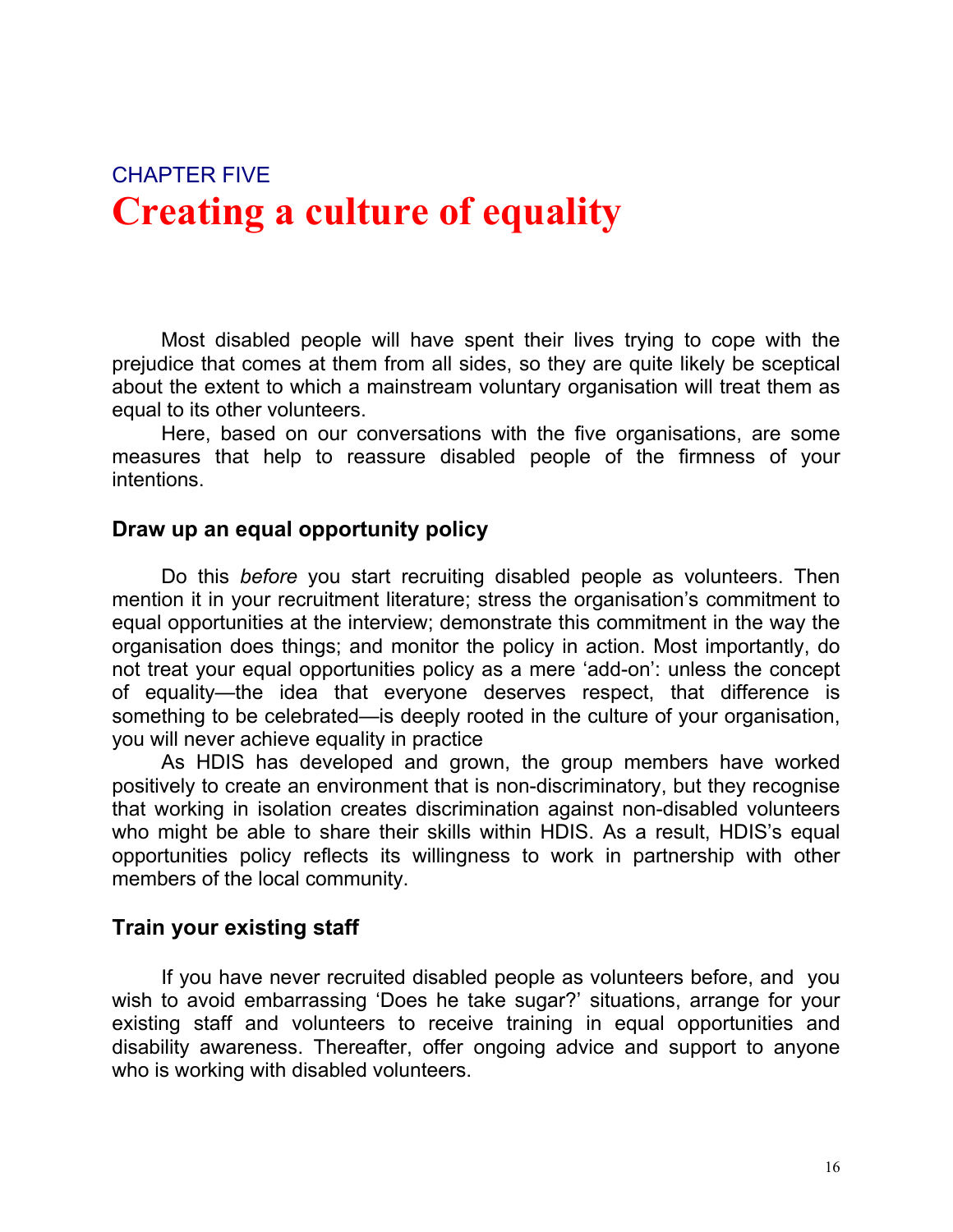#### **Make a good first impression**

 Aim to create an atmosphere that is friendly and informal but at the same time organised and businesslike; disabled people will want to feel confident that you can deliver what you promise. Make sure that your organisation's commitment to equality is fully described in all written material and fully discussed during interviews. Try to make the interview fairly relaxed—but remember how important it is to find out about the motivations of the volunteer and the skills they already possess.

#### **Find out about the volunteer's needs**

Take the time to ask each new recruit about the support and aids they will need in order to be able to carry out the tasks expected of them. This will not only make them feel confident they will receive proper support, but also help you to make a realistic assessment of their capabilities.

#### **Provide proper induction and training**

Ensure that there are procedures in place for introducing new recruits to the aims of the organisation, their rights and responsibilities as volunteers, the grievance procedures and expenses policy, etc. And as we have seen, organise good-quality training for them.

#### **Put new volunteers to work immediately**

Taking up references or waiting for the results of police checks can take several weeks, so to prevent your new volunteers from losing their enthusiasm or their nerve, give them something to do immediately. To safeguard your clients, make sure the new volunteers are not working unsupervised until all checks have been made.

#### **Be flexible about timetables**

Some disabled volunteers have 'good days' when they can cope reasonably well—but they also have 'bad days' when volunteering is clearly out of the question. It is therefore unrealistic for voluntary organisations to expect such volunteers to stick to a rigid timetable, If possible, they should be given the freedom to volunteer when they feel up to it. There are various ways of building in this flexibility: for example, by recruiting enough volunteers to cover all conceivable eventualities; by making sure that individuals only volunteer for a few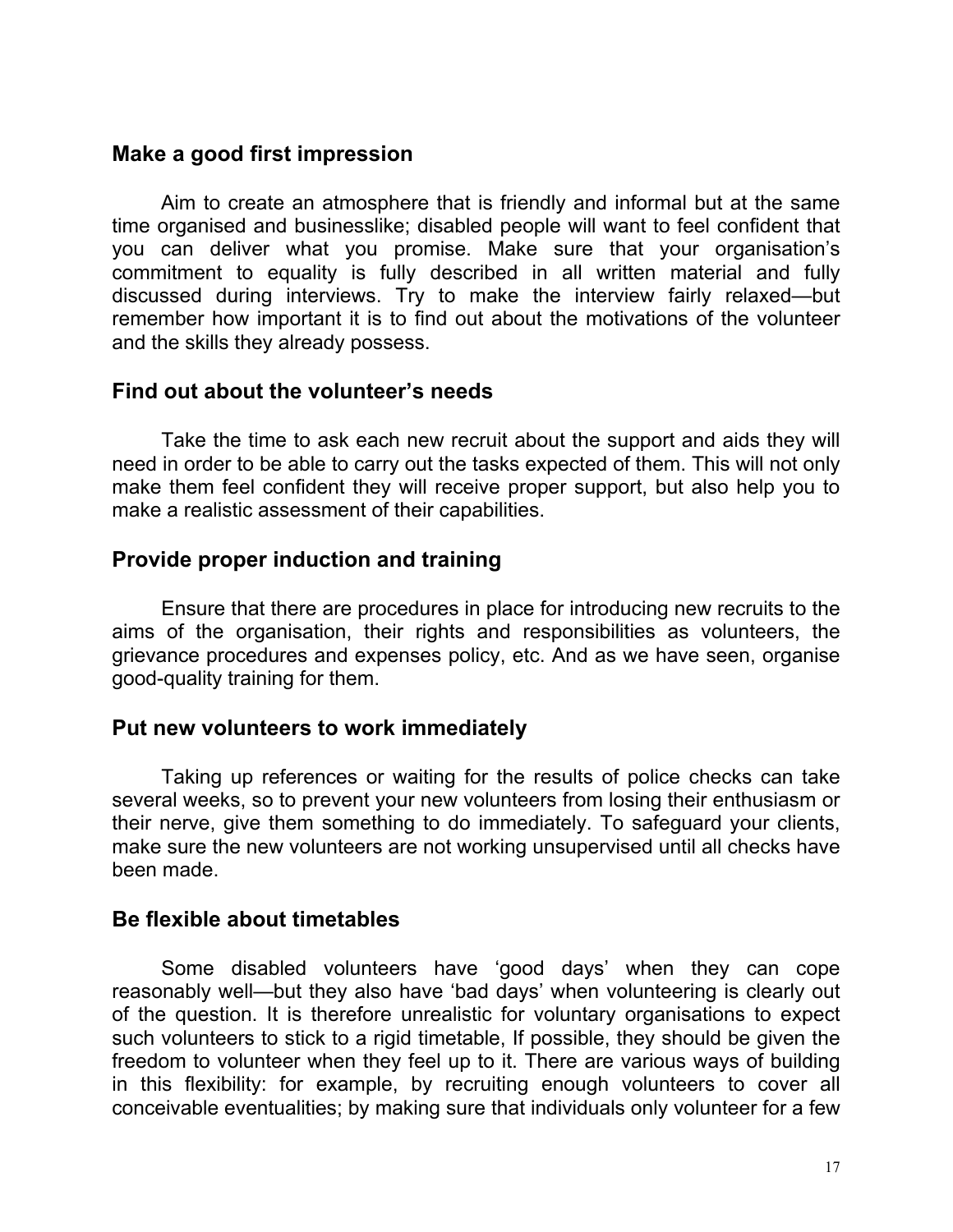hours each week; by drawing up a rota each week of those people who are definitely available to volunteer that week; or identifying an efficient system of communication for last-minute changes.

You should try to keep in touch with volunteers when they are unable to come to work, and provide them with up-to-date reading material. As a result, the volunteers should need only minimal retraining when they return to work, even after quite a long absence.

Obviously, those disabled people who have stable conditions and are without mental health problems will be as capable as non-disabled volunteers of keeping to a work schedule.

#### **Reimburse out-of-pocket expenses**

The travelling expenses of disabled volunteers tend to be much higher than those of non-disabled volunteers because disabled people have to rely much more on private cars rather than inaccessible public transport**.** Disabled people also tend to be poorer than the general population. For these two reasons, it is absolutely essential for voluntary organisations to reimburse the out-of-pocket expenses of their disabled volunteers.

#### **Give advice about benefits**

For disabled volunteers who also happen to be unemployed, organisations should give up-to-date guidance on the law relating to volunteering and Incapacity Benefit and other benefits.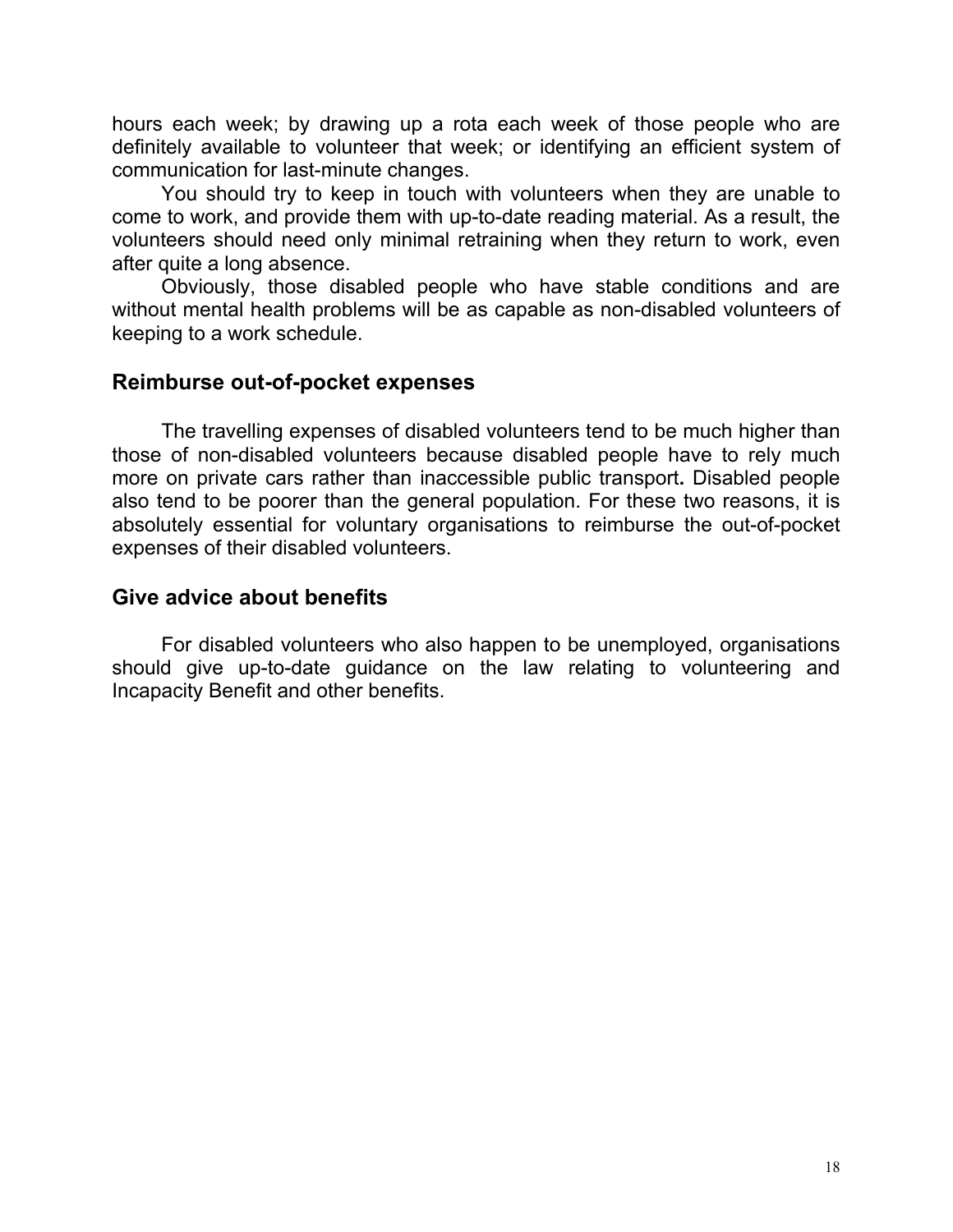# CHAPTER SIX **The problem of official attitudes**

During the past few years there has been controversy between the government and the voluntary sector about whether disabled people in receipt of benefits should have restrictions placed upon their volunteering.

The government argues that disability benefits should only be paid to people who are, by definition, incapable of work. It therefore claims that *any*  work, paid or unpaid, undertaken by claimants must be taken into account when determining their capacity to work.

Restrictions have therefore been placed upon claimants who wish to volunteer: the 'therapeutic rule' allows them to volunteer if a doctor advises that it is beneficial to their disability or condition; the '16-hour rule' places a time limit of 16 hours per week on their volunteering.

The catch is that both these regulations contain a clause allowing the government to reassess a claimant's capacity for work at any time. If a claimant volunteers regularly under either rule for any length of time, the government argues that this may indicate they are capable of work, and thus no longer eligible for disability benefits.

## **Fear of losing benefits**

A recent survey of organisations that involve volunteers claiming benefits clearly showed that the government's attitude is discouraging claimants from doing voluntary work: 28 per cent of respondents reported that volunteers had resigned because they were afraid of losing their benefit, and 15 per cent had actual first-hand experience of volunteers either losing their benefit or having to submit to a further medical examination.

Most of the organisations who took part in the survey felt there should be no limit on the amount of time a claimant can spend on volunteering each week, on the grounds that voluntary work benefits the volunteer, the voluntary organisation and society in general.

To make matters worse, the government has now introduced Incapacity Benefit to replace the previous benefits. This has come under attack from disability and welfare rights organisations, who see it as a crude cost-cutting exercise. They are particularly concerned about the new medical test, which it is feared will disqualify more than 300,000 new and existing claimants over the next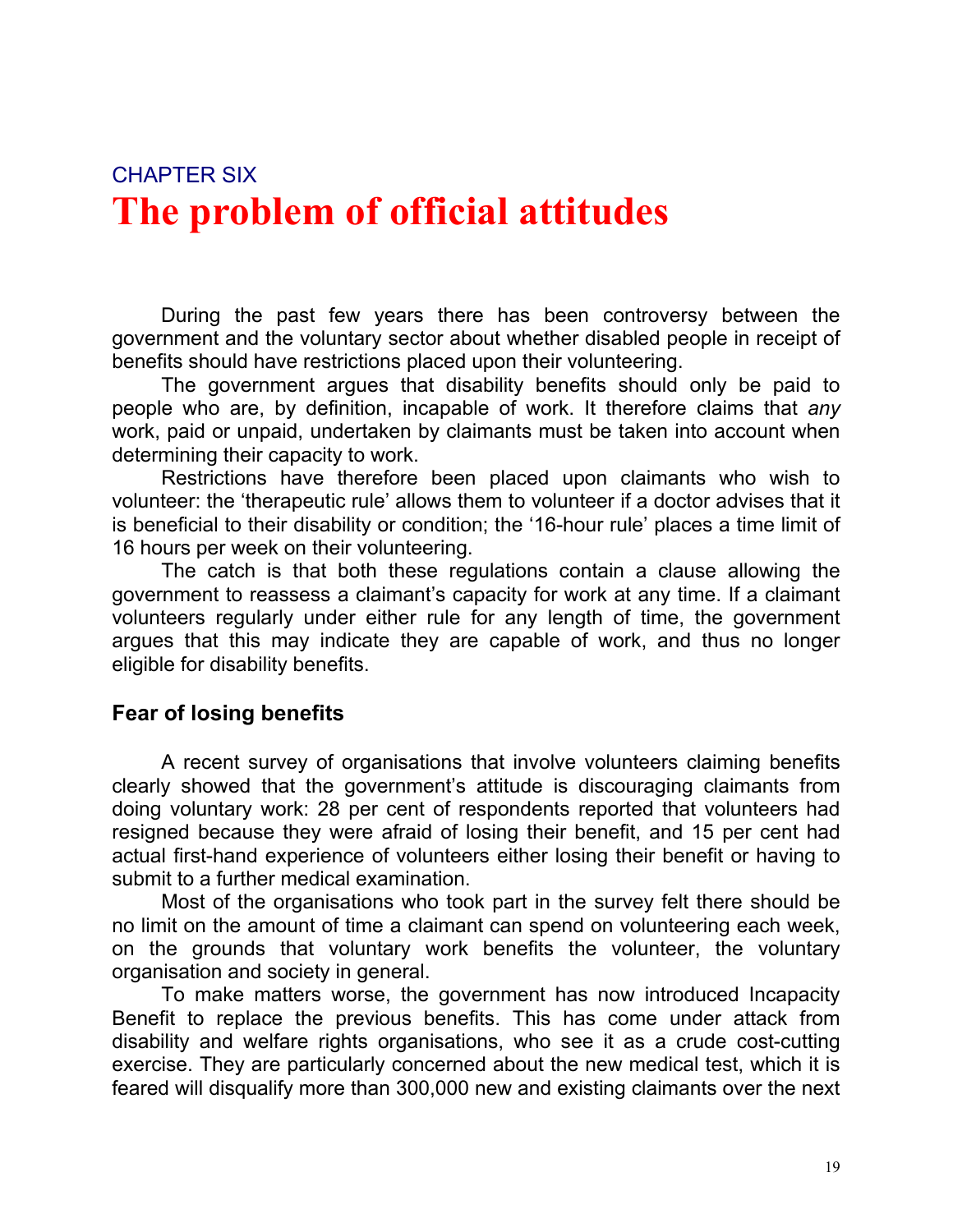two years. The test takes into account only medical factors, and ignores a claimant's age, experience and education, as well as the social consequences of their impairment.

## **Ways of coping**

The organisations we studied for this booklet have had some success in tackling such problems.

Volunteers with HDIS have been sheltered from the threat of having their capacity to work reassessed, mainly because HDIS is only one element of the services offered by a day centre to which social workers refer disabled people for therapeutic reasons. Anyone referred to the centre can choose to work for HDIS if they wish, but since voluntary work is only one of the activities on offer, they can also attend the centre simply for relaxation and social contact.

The day centre is recognised by social services and the DSS as being therapeutic. The HDIS volunteer co-ordinator and the coordinators of the day centre make sure that the volunteers observe the '16-hour rule', and also take care to maintain a good working relationship with the DSS. As a result, no one has ever been reassessed for their capacity for work because of having volunteered for HDIS.

#### **Opposite effects**

The RVIC has a different story to tell. Despite having a close working relationship with the DSS, it does not operate from a setting to which people are referred for therapeutic reasons. So over the last 18 months RVIC has lost six volunteers who are afraid of losing benefits.

One of the objectives of RVIC is to advise local people about their entitlement to benefits. The result is close and constant contact between the volunteers and the DSS. This high level of exposure can have diametrically opposite effects on volunteers.

Some are put off volunteering because they realise that their own eligibility for benefits will come under far closer scrutiny than that of someone volunteering in another capacity. Gerda, a welfare rights worker who started her career as a volunteer with RVIC and now acts as a consultant to the Centre, told us that 'some people just cannot take the financial risk of getting their benefits cut, but we have nevertheless had some success with recruitment'.

RVIC's response has been to give would-be volunteers fair warning of this unsatisfactory situation. Long-term volunteer Sheila Rees has been nominated as co-ordinator of the service, and she always tells new recruits about the risks involved in volunteering (but assures them that in case of difficulties they will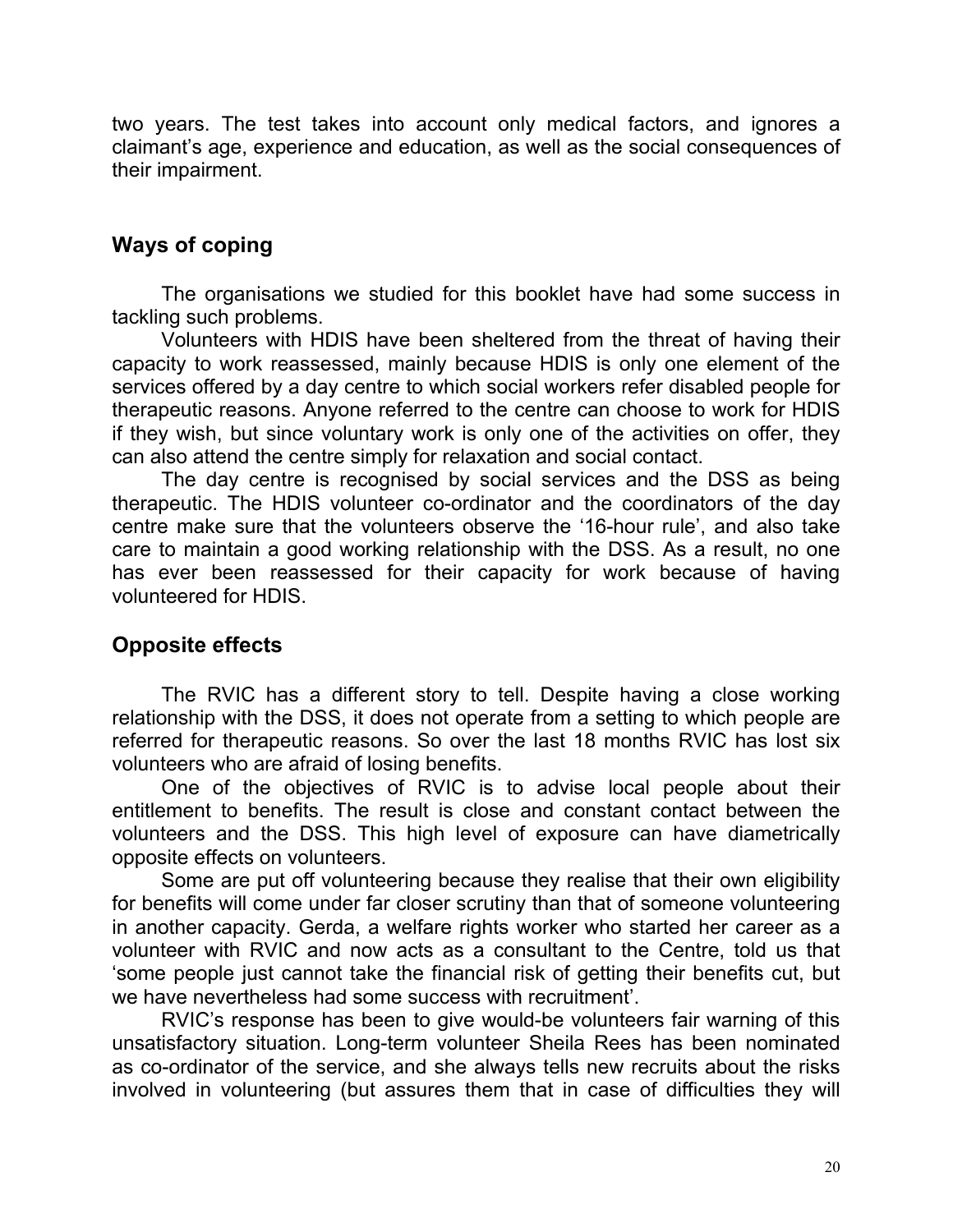receive RVIC's full support).

In addition, the volunteers—who work as a co-operative—give each other much support and encouragement. Brian has been volunteering for several years; he keeps strictly to his 16 hours per week, well aware that doing any more hours would jeopardise his entitlement to benefits. Even if, having kept scrupulously to the rules, he were to be questioned about his voluntary work, he knows he would have the full support of his fellow volunteers.

Neil, a recent arrival at RVIC, told us: 'After three months of waiting for clearance from the Benefits Agency—even though I had a letter from my GP stating that this type of voluntary work would benefit me—I'm now a volunteer with RVIC, thanks mainly to the support of all the existing volunteers.'

The GMCDP has also developed a good relationship with the DSS. Alison Blake, co-ordinator of the coalition's Young People's Forum, told us, 'We explain to benefits agency staff that most disabled people have attended segregated schools and have therefore received very little careers advice. It's important for disabled people to acquire skills and training: it may help them find paid work, or it may be therapeutic because they are meeting other people and leaning to become more independent and confident people.' Thanks to this constant briefing of benefits agency staff about the importance of voluntary work, few GMCDP volunteers are ever questioned about their right to volunteer.

The GMCDP also produces fact sheets about benefits, including a recent one on Incapacity Benefit. Alison Blake explained, 'The fact sheets keep our volunteers up to date with the latest developments in benefits and how they relate to volunteering. Every volunteer receives one in their information packs.'

## **A real risk**



Mandy Sewell, volunteer at DUET

DUET involves anything up to 60 volunteers at a time. Yet several of them told us they feel that by volunteering they're running a real risk of losing their benefits.

Volunteer Mandy Sewell explained, 'Just because I sometimes volunteer doesn't mean that I'm fit for work *every* day.' The rest of the group agreed, saying that disabled people should have the same right to volunteer as anyone else, free from the fear of losing benefit.

But the fear is real—so how has DUET's training/volunteer co-ordinator Bob Daniels been so successful in recruiting? He not only tells would-be

volunteers about the risks involved, and offers support should any volunteer's benefits come under threat, but also sensitively listens to the needs of disabled people and offers them volunteering opportunities that will build up their confidence: as a result, they feel it is worth taking the risk of volunteering whilst on benefits.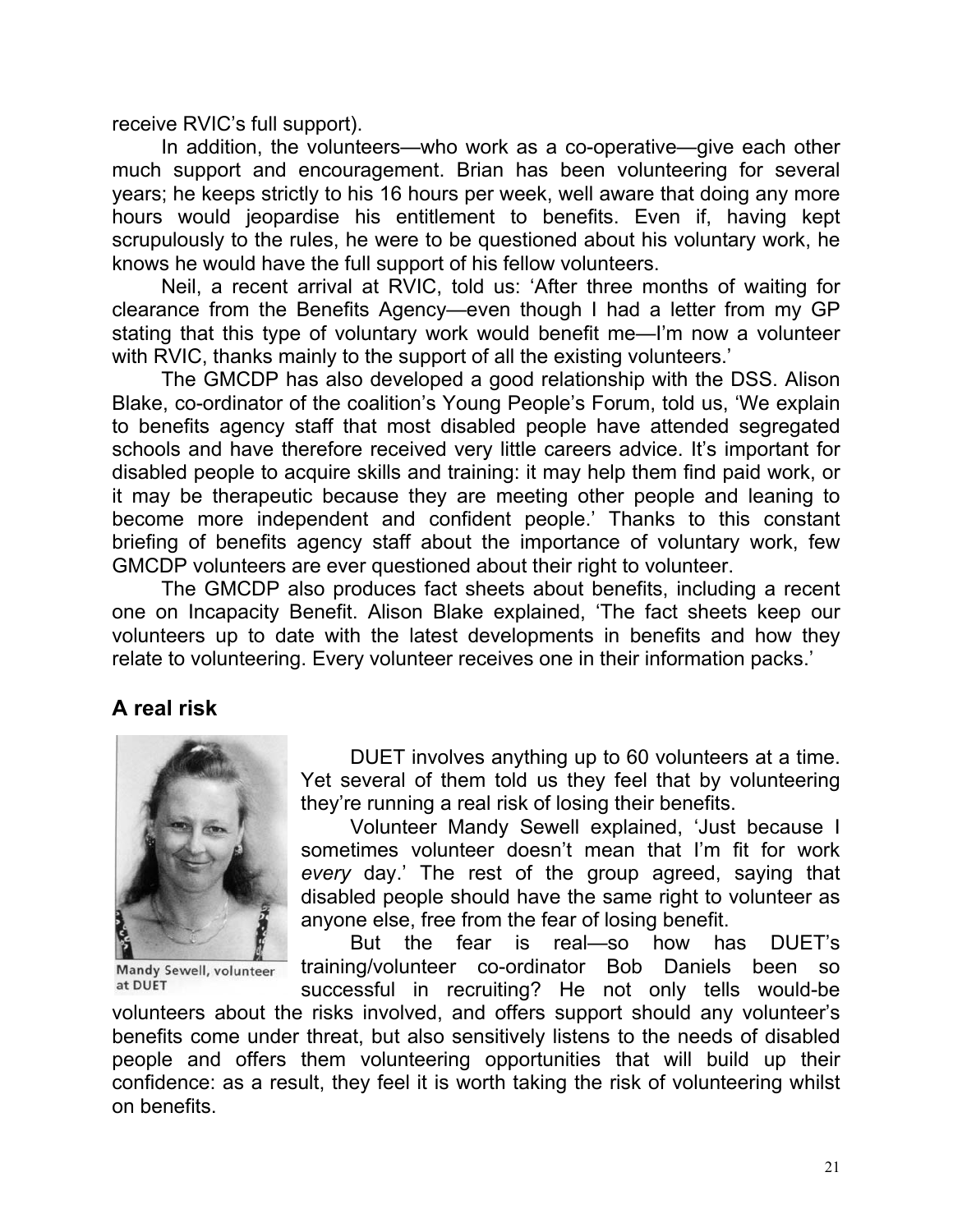## **A final word**

The Disability Discrimination Act was passed in November 1995. The Act bans 'unjustified' discrimination against disabled people in the field of employment and in the provision of services. Unfortunately, the Act does not extend the right to fair treatment to volunteers, but good practice, as well as an increasing number of funding bodies, require organisations to develop and implement equal opportunities policies which take account of the needs of disabled people. Regardless of legal requirements, volunteer-involving organisations should be adopting best practices. As the organisations throughout this book have shown, it is important to consider the full range of disabilities and many improvements incur little financial cost but enormous benefit to disabled volunteers and the organisations which involve them.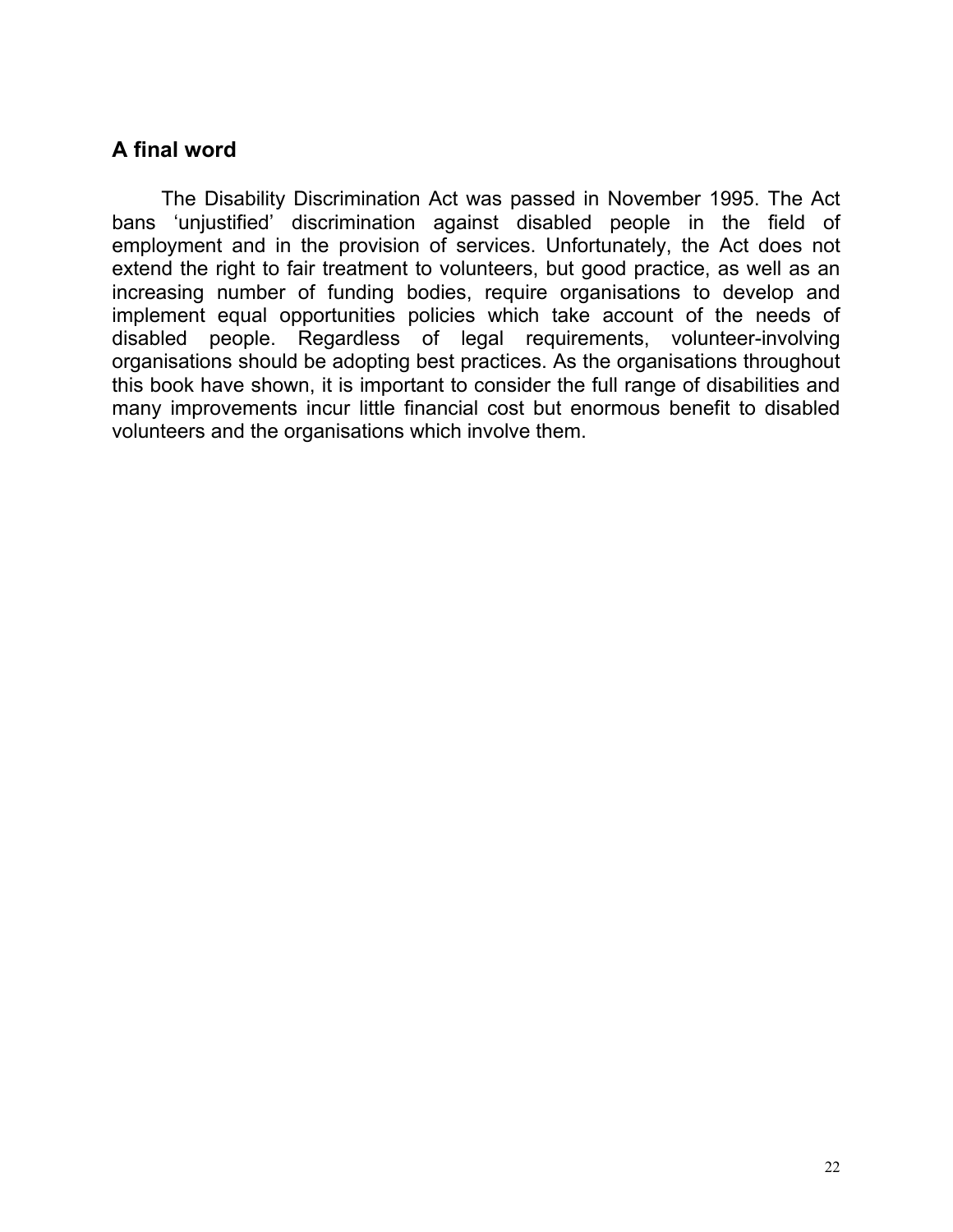# CHAPTER SEVEN **The lessons for organisations**

- Involving disabled people as volunteers is a two-way learning process. Organisations learn from disabled people and the special talents they bring. Disabled people may do things differently, but this difference is enriching.
- Disabled people need an accessible environment. This involves improving the access to buildings and information, but more importantly, changing the attitudes of other people towards people with mobility impairment, visual impairment, learning impairment and/or learning difficulties. Disabled people must not be treated in a patronising or tokenistic way.
- Disability awareness enables non-disabled people to learn more about how to treat disabled people and how to develop good practice. Valuing people as people will help an organisation to create a caring environment, with all the benefits that brings.
- Mainstream voluntary organisations can learn some useful lessons from disability organisations about how to recruit and retain volunteers, disabled or not.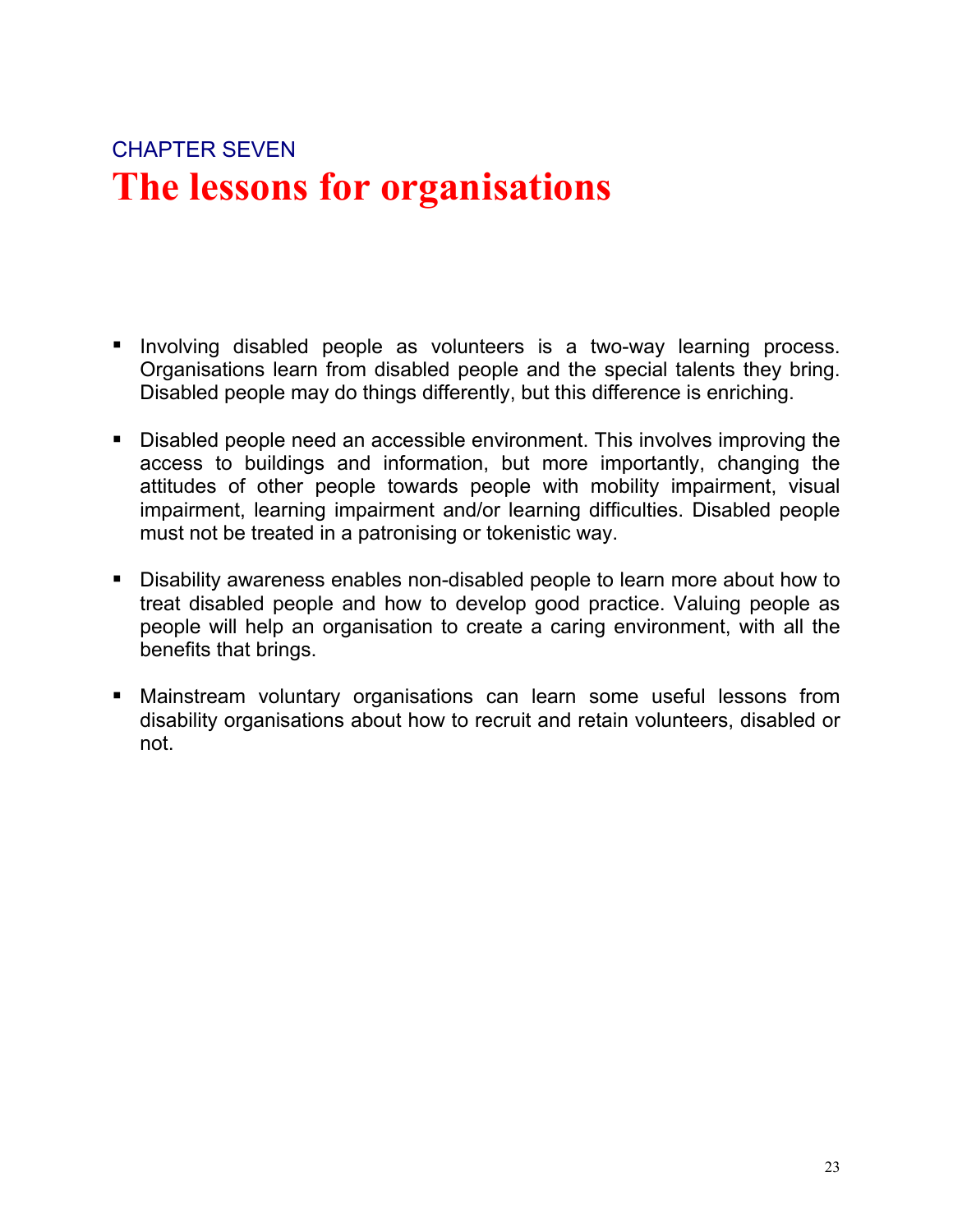## **References**

Geoffrey P (1991). 'Dignity and Disability' in *Social Care Education,* No 11, Autumn, p18

*A Lot of Experience: Disabled people's view of volunteering* (1986). Community Service Volunteers

# **Further reading**

Dawson J(1994). *Survey of organisations with volunteers claiming invalidity benefit or severe disability allowance. Report and results.* The Volunteer Centre UK

Niyazi, Filiz (1996). *A Route to Opportunity.* Series includes: volunteering by younger people/black people/older people/unemployed people. National Centre for Volunteering

Siddle C (1989). *Disability need be no handicap.* 

*Opening Doors: Volunteers with disabilities in the 90s* (1992). Independent Living Resource Centre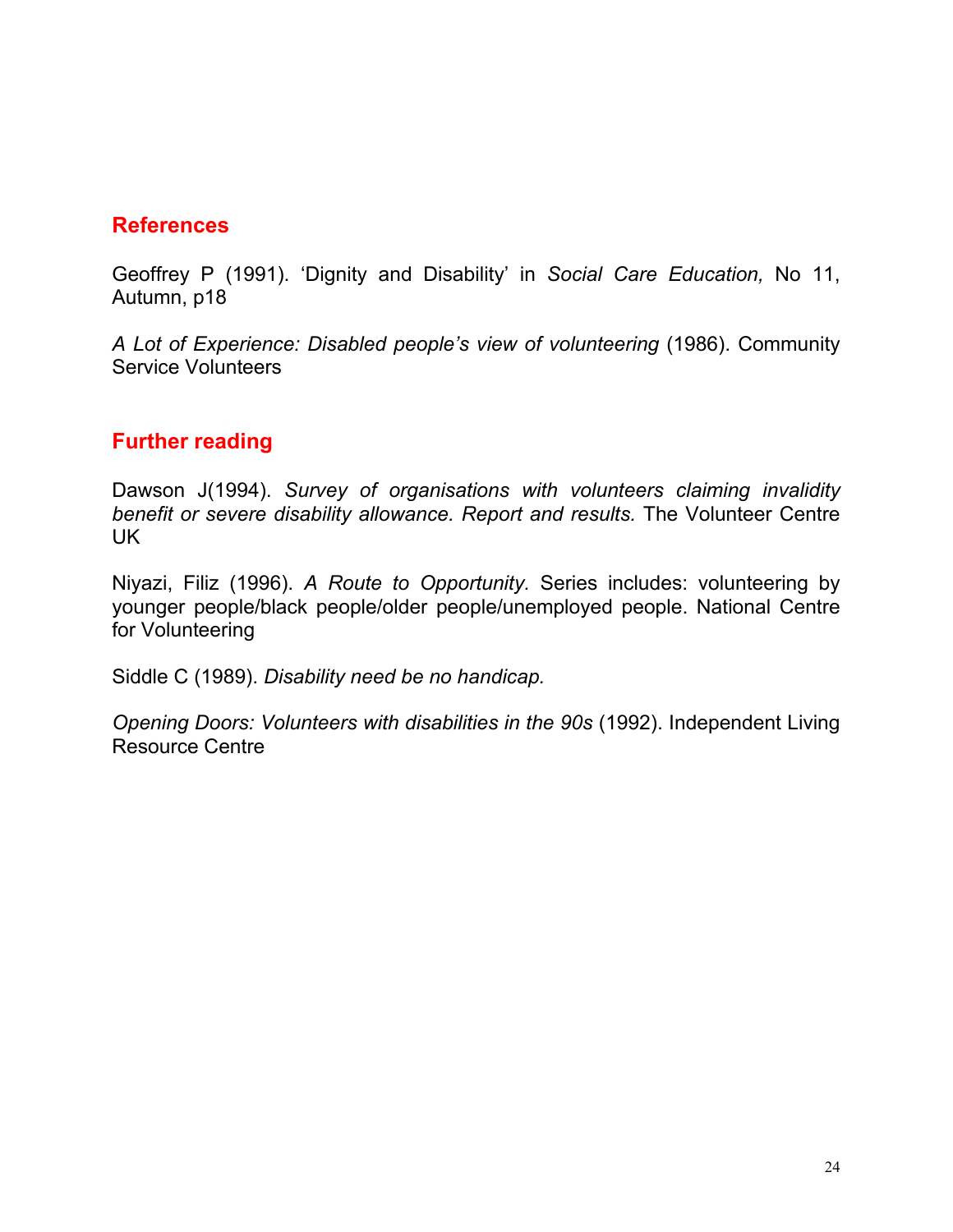### **The advisory group**

**Tesse Akpeki**  Development Officer, Trustee Services Unit, NCVO

**Jean Ashcroft**  Director of Policy and Campaigning, Arthritis Care

**Terry Cane**  Projects Manager, National Youth Agency

**Dr Justin Davis Smith** Head of Information and Research, The National Centre for Volunteering

**Dr Katharine Gaskin** 

Senior Research Fellow, Centre for Research in Social Policy, Loughborough University

**Jill Munday**  Director, REACH

**Mark Rankin** Head of Special Projects, The National Centre for Volunteering

**Dr Duncan Scott** 

Senior Lecturer, School of Social Policy, University of Manchester

**Dr Judith Unell**  Independent Social Researcher

**Derek Williams** 

Senior Research Manager, Joseph Rowntree Foundation